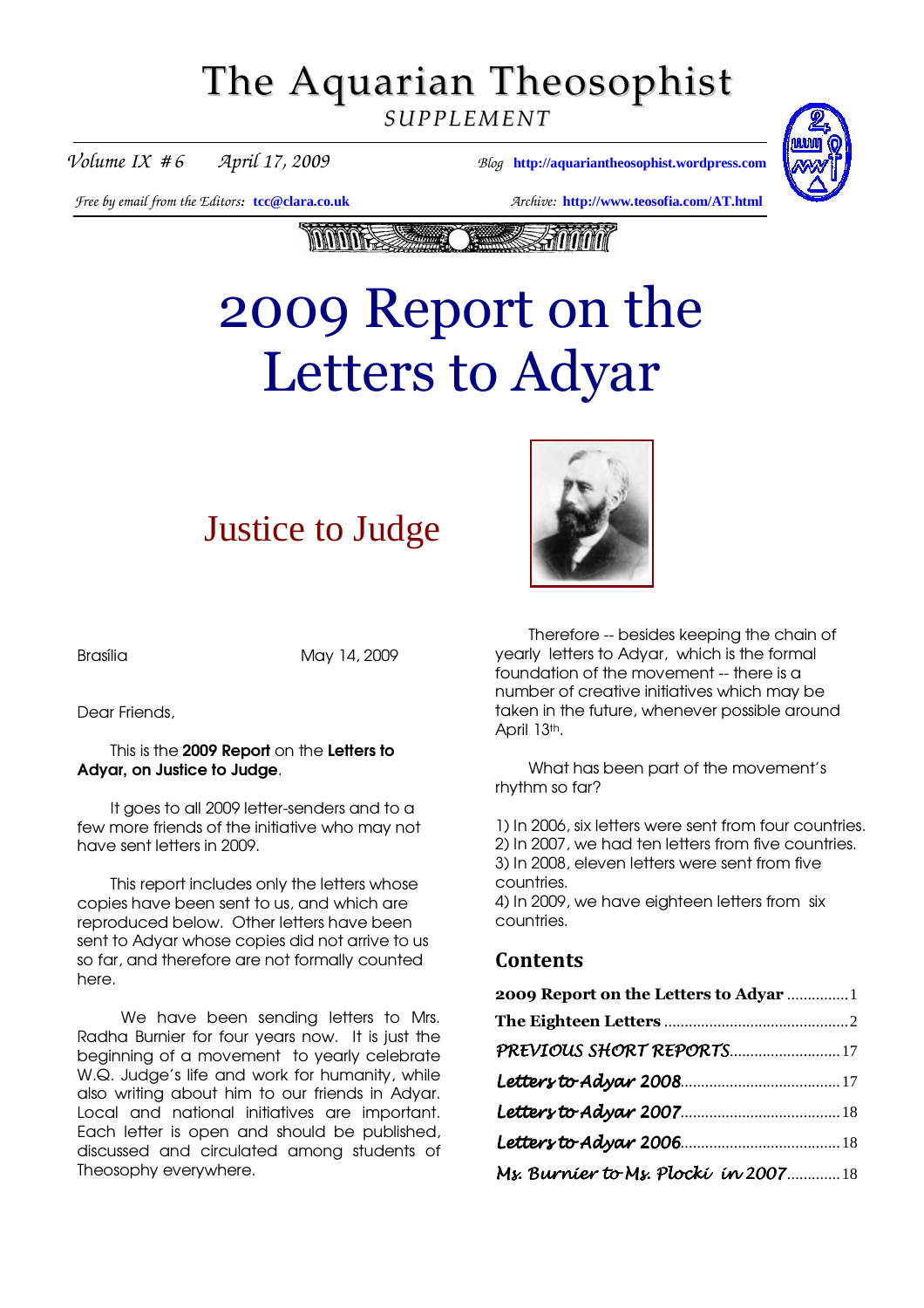<span id="page-1-0"></span>The 2009 countries are:

Argenting – one letter; England – one letter; Mexico – two letters; Portugal – two letters; Germany – two letters; Brazil – ten letters. **[18 in total]** 

Ms. Sieglinde Plocki, Berlin, reports that besides the letters copied to us, independent letters have been yearly sent to Ms. Radha Burnier since 2007 from Germany by Dr. Cécile Leclercq and by Ms. Eva Jahn. Unfortunately, copies of these letters are not present in our files so far, and therefore are not formally included in our reports. We have a sense that other letters may have been sent to Adyar and not reported to us. This is OK, although our archives are considered useful as an exercise of longer term, historical memory.

One of the 2009 letters, from Mexico, was signed by 26 theosophists of Merida city. Another one, from Germany, was signed by two theosophists. We have ten letters from different cities in Brazil this year. Brazil has grown in the number of letters; Mexico has grown in the number of people signing the letters, which is, no doubt, an improvement for the initiative. Canada did not write this year. But we have two letters from Portugal and one letter from Argentina, so the number of countries gets to six, while in 2008 we had five countries.

We can see that 44 people signed and sent 18 air mail letters to Adyar from six countries, asking for justice to William Judge. One idea, present in one of the letters reproduced below, seems to deserve a special place in this report. It's in a letter from the German theosophist Sieglinde Plocki:

> "Theosophy teaches (…) that it is our duty never to give up when we are striving for justice, especially if it is for somebody, who cannot defend himself. We will therefore never give up to request justice for William Quan Judge."

Indeed, it seems that long-term time is of the essence in theosophical matters.

You will see below all of the 2009 letters and their senders. After that, we reproduce the short reports of previous years.

Remember you can see more about Letters to Adyar: Justice to Judge, in English language, in the corresponding section at our site www.filosofiaesoterica.com Its direct link is <http://www.filosofiaesoterica.com/lettersadyar>

Commentaries, suggestions and corrections to the present report are most welcome.

Thanks and greetings to you all, Carlos

### The Eighteen Letters

The 2009 Letters to Adyar on W.Q. Judge.

#### 1. FROM MEXICO:

Ms. Radha Burnier The International President, The Theosophical Society, Adyar, Chennai 600 020, India.

Tepoztlán, Morelos, México. 13 April, 2009

Dear Radha

The year 2008 was the 19th septenary of the formation of the Parent Theosophical Society in New York; it was a year of crisis for the Adyar Society and a critical point for the future of the Theosophical Movement and the world.

Another year of opportunity is gone.

As I have said in my previous letters, the Theosophical Movement needs to reestablish its unity, in the diversity of its organizations. The key factor in this unity is the recognition of its tree Founders: HPB, Olcott and Judge. You can not avoid the existence of William Q. Judge as one of the pillars of our Movement. To negate his place in the Movement is like trying to hide the sun with a finger.

Having won the last elections in the Adyar Society, you have now a new term in which you can give a new life to the Theosophical Movement, tending your fraternal hand to the other Theosophical organizations which form it; the Adyar Society being the only one that does not recognize William Judge as one of the Founders.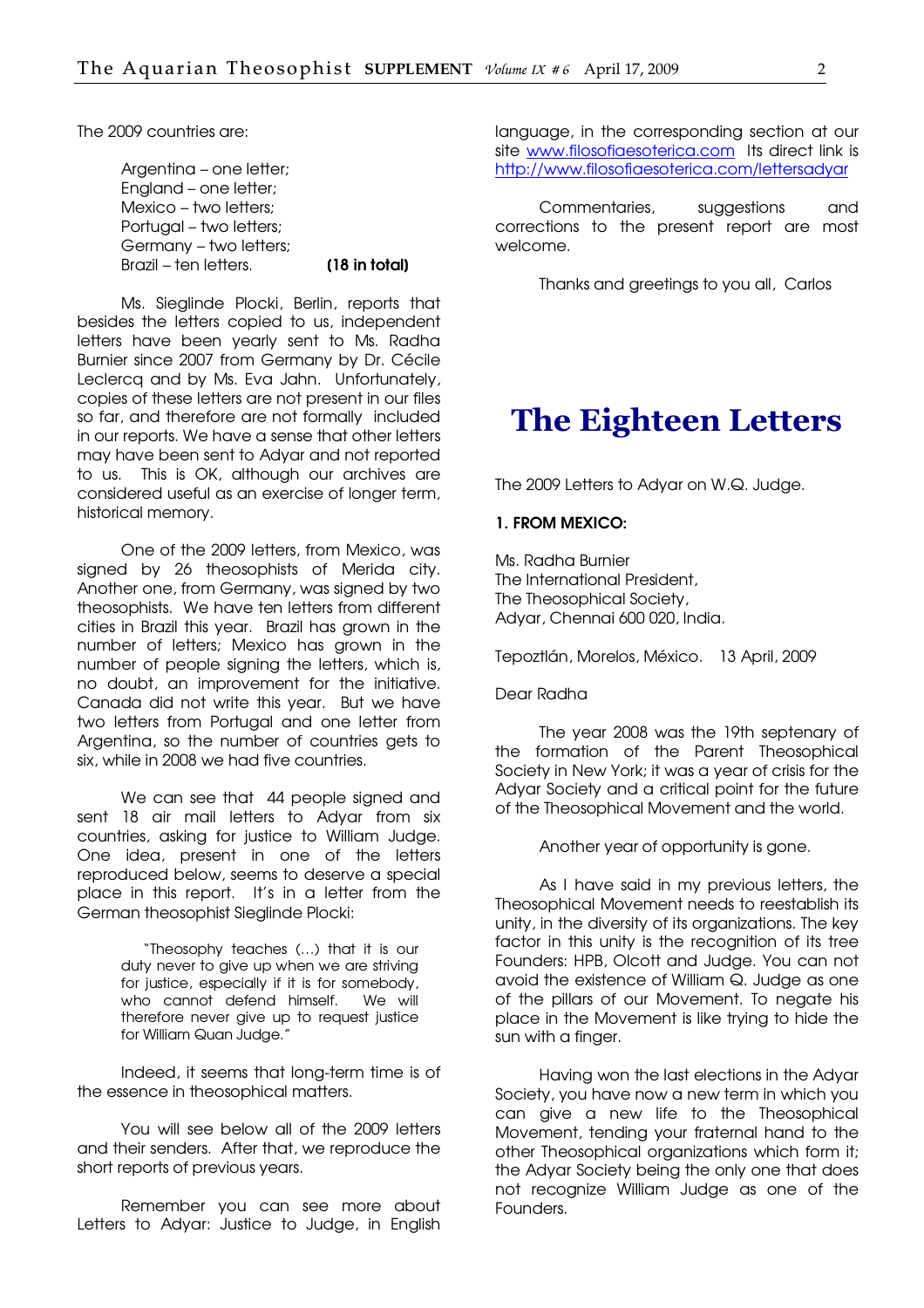Are you going to keep evading facing this issue?

With my best wishes for a fruitful new term in office

Yours affectionately and truly

J. Ramón Sordo

La Fundación Blavatsky: Fraternidad Teosófica A.C. México.

Calle 22 de Febrero, 52, Tepoztlán, Morelos, 62525, México.

#### 0000000000000000000000

#### 2. FROM MEXICO: (signed by 26 persons)

Mrs. Raddha Burnier President, Theosophical Society Adyar, Madras, India April 6, 2009

#### Dear Radha:

The undersigned, students of Theosophy in Mérida, México, write to you to protest for the exclusion of William Q. Judge, co-founder of the Theosophical Society in 1875, from Adyar Theosophical Society's teaching.

We began to study Theosophy in 1998 on a weekly basis and at the present, besides the original group, two other groups exist and get together weekly. Along the way, we have read many theosophical authors, besides HPB: Henry Olcott, A.P. Sinnet, Annie Besant, Leadbeater, Clara Codd, Mabel Collin, Krishnamurti, Hartmann, Damodar, Subba Row, etc. and of course, William Q. Judge.

For us, it came as a surprise to know that in Adyar and its, world branches, William Q. Judge is nearly unknown, as we personally confirmed when attended to Adyar's Theosophical Society's Conferences. Indeed, the persons we met did not recognize even his name, least the great contributions he made to the theosophical society very existence and to its literature. How can it be possible and what a shame on Adyar, we say.

Herein, though, we manifest our sorry for Adyar and solemnly and humbly make a petition to you in order to recognize now the relevance of William Q. Judge for the study and teaching of Theosophy. This is your second chance in your administration to do that, and we are afraid that there will be no other.

Very truly and sincerely yours,

1. Aida Luz Rivera Santiago [\(aidaluz45@msn.com\)](mailto:aidaluz45@msn.com) (Address for contact: Calle 29 # 247-C por 34 y 36, Colonia García Ginerés, 97070 Mérida, Yucatán, México) 2. Aida Luz Rivera Santiago, 3. Ligia Vásquez Aguilar, 4.Elda Rosales Rivero, 5. Ligia Méndez Echeverría, 6. Elia María Romero Vázquez, 7. Piedad Peniche Rivero, 8. Griselda Belinda Palacios Blanco, 9. Víctor José Souza Paz, 10. Ana Lilia Rodríguez Ríos, 11. María de Lourdes Martínez Guzmán, 12. Gloria de la Portilla Medina, 13. Norma Vázquez Canto 14. Gilberto Romero Estrada 15. Lizbeth Figueroa Saúl 16. Leyla Leticia Soberanis Soberanis 17. José Luis Cerda Leal 18. Fausto Duarte Matos 19. Mario Humberto Campos Bencomo 20. Martha Jackeline Velázquez Guevara 21. José Virgilio Pérez Canul 22. María Concepción Valdés Nava 23. Delia Guerrero Prado 24. Luisa Leal Medina 25. Carlos Arellano

26. Mario de Jesús Niño Trejo

#### 0000000000000000000000

#### 3. FROM PORTUGAL:

Dear Mrs. Burnier,

Lisboa, Portugal **April 13, 2009** 

I have been a student of Theosophy since 31 years ago. I'm the director of the quarterly magazine "Biosofia", which develops a holistic approach to life and culture, and in every edition publishes various articles on Theosophy.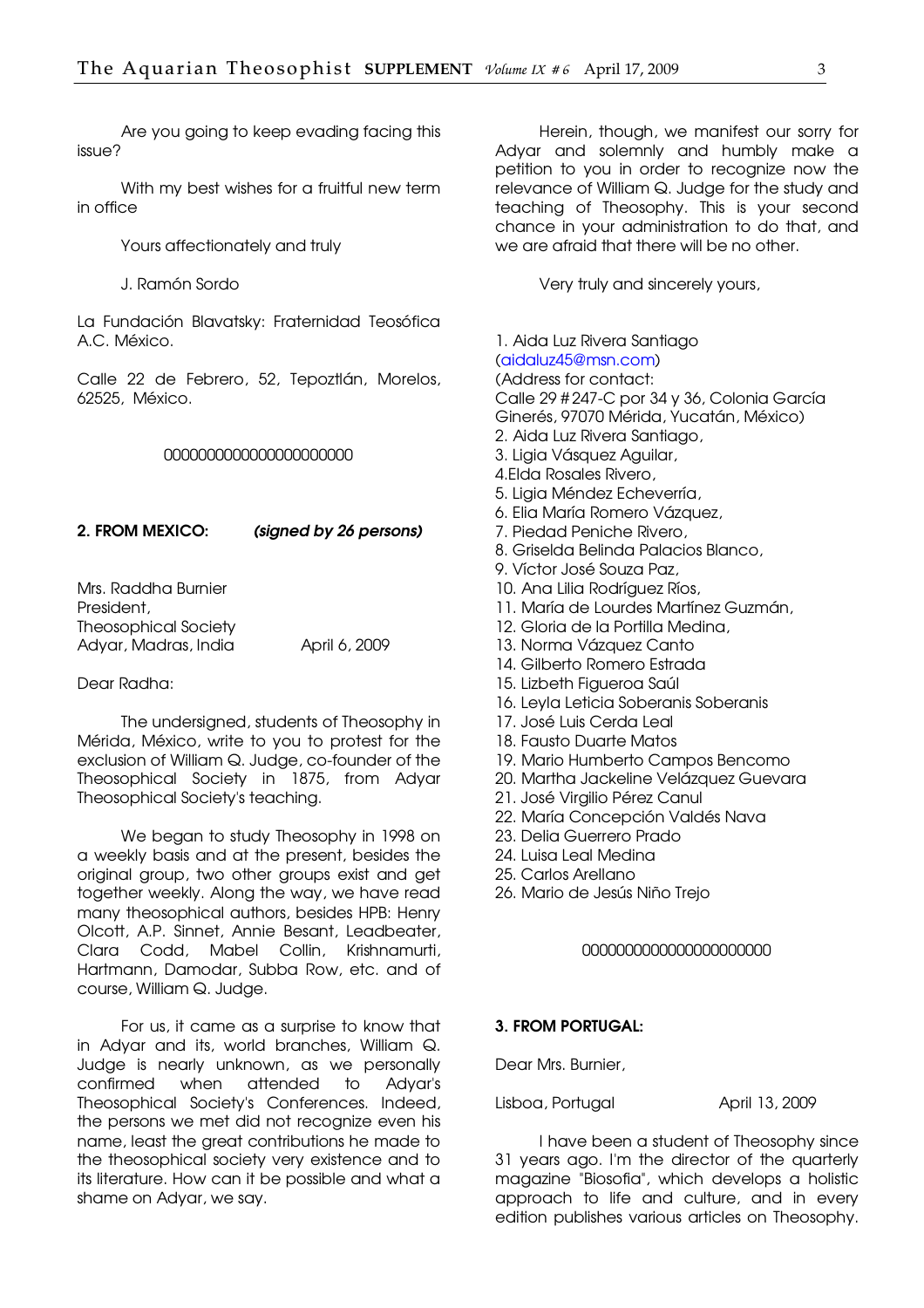It is in its 11th year of publication now, with 5,000 copies. I am still a member of the Theosophical Society (Advar), although I suspended the payment of financial contributions since I do not agree with various decisions taken.

Today is the birthday of William Quan Judge. None of the writings of this Theosophist was available in Portuguese language up to a few years ago. In Portugal and in Brazil, there were but a few references to him in some Introductory Notes to "The Secret Doctrine", by H.P. Blavatsky, and the vague notion that in some moment he had caused harm to the theosophical movement by making a fraud and then causing division in the movement.

Yet, as other students did, I finally started to have access to some of his texts, mainly in English, and also to texts on the Case against him, promoted in 1893-1895.

I have never had any bias in favour of Judge. I tried to be impartial. And the conclusion I arrived is that the accusations against W.Q. Judge are groundless and constitute an injustice. On the other hand, I can see the usefulness of his writings and the importance of the work he did in the T.S. and for the Theosophical Cause. Unfortunately, due to the unjustly bad reputation built around him, his noble example of altruistic work and his valuable writings have not been known widely enough in Portuguese language countries.

Truth and Justice are touchstones in Theosophy. H.P. Blavatsky showed this clearly enough. It is a consensus today that Judge was a remarkable theosophist, and the victim of an unfair judgement. Even Colonel Olcott and Mrs. Annie Besant, who had the conflict with him, recognized the noble character of W.Q.Judge and privately admitted (a fact which is now public) that their position taken by them in 1893- 95 with regard to him was wrong.

It is for these reasons, dear Mrs. Burnier, that I write to ask you that the Theosophical Society (Adyar), which you preside, do reexamine the documents of the Case Against Judge, making justice with regard to one of the great pioneers e workers of the Theosophical Movement.

Fraternally yours,

José Manuel Anacleto

Address: Rua Pascoal de Melo, 4, primeiro, 1170-294 Lisboa, Portugal

#### 0000000000000000000000

#### 4. FROM PORTUGAL:

Mrs Radha Burnier International President The Theosophical Society Adyar, Chennai 600 020 India.

Portugal, April 13th, 2009

Dear Mrs Radha Burnier,

Fraternal Greetings.

I'm a student of Theosophy with a gratitude for the role played by the Theosophical Society of Adyar in the Modern Theosophical Movement, for its legacy of wisdom and for the examples of dedication, sacrifice and intense labor for the good of humanity given by its founders and some others.

As a theosophist I must consider the History of the movement, from it beginning until today.

Studying History helps us know the past. It helps us to better understand the present and to look-out to the future. It also helps us to take note and learn from successes and failures, advances and setbacks, the trials and the victories of those who preceded us.

In my opinion, the world has never been in such a bad need of Theosophy as it is today. The challenges are great, the dangers big, but there are also promising opportunities. Only by united efforts we can be up to the task which is before us.

We know that due to past events the theosophical movement is now divided and weakened. There are several documented examples of internal and external attacks against the cohesion of Theosophical Movement, started even when its founders were still alive.

It took 100 years to be finally recognized the fraudulent nature of the famous Hodgson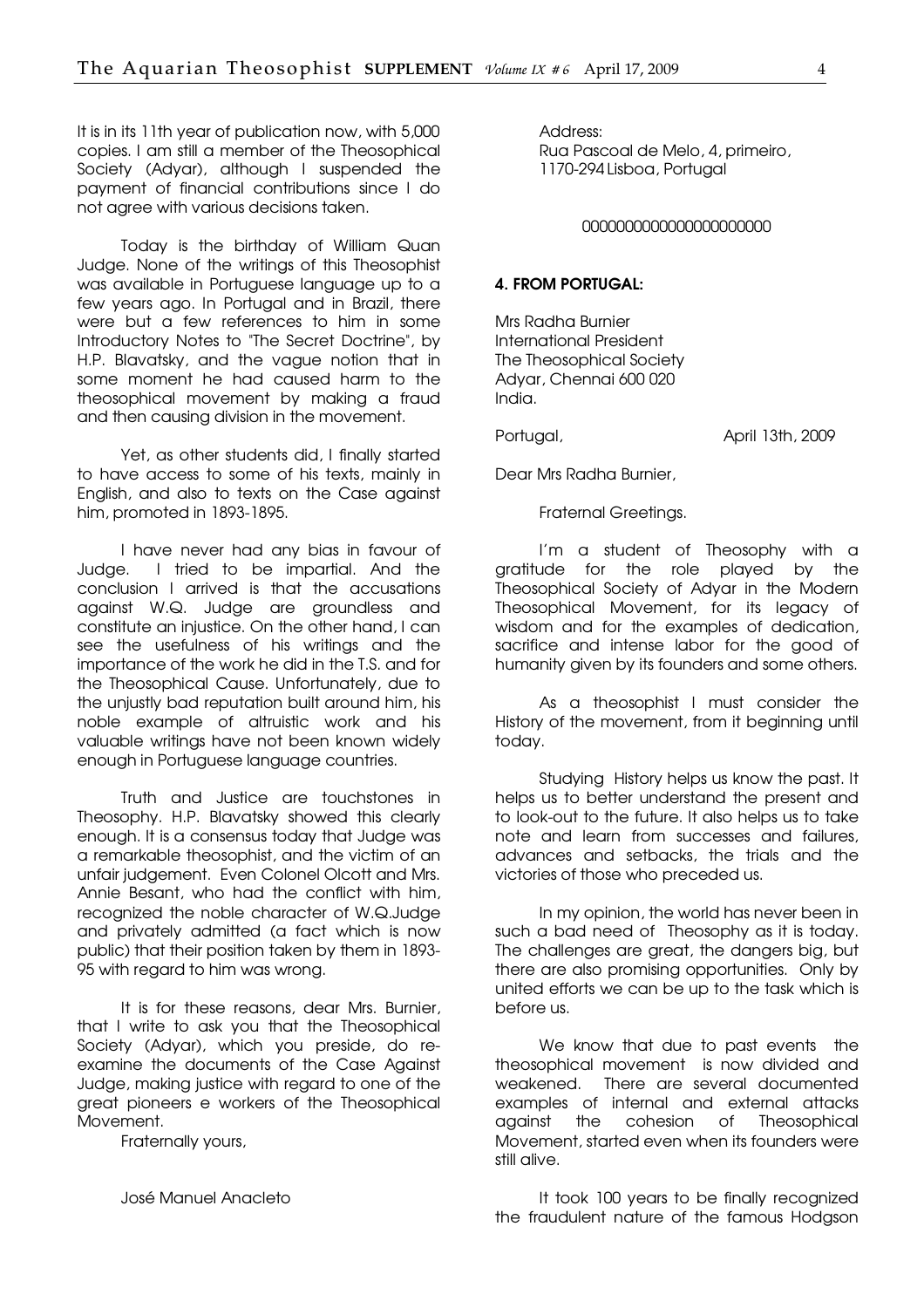Report of the Society for Psychical Research, against Helena Blavatsky. Fortunately the truth has been restored with the investigation led by Mr. Vernon Harrison in 1986.

In spite of that, not so long ago, from within the Society of Adyar, more slanders were published in the book edited by John Algeo, "The Letters of H.P. Blavatsky" with the inclusion of letters fabricated by an enemy of HPB's and an enemy of the movement.

Another well-known example of injustice is given by the unfounded accusations that continue to overhang on the remarkable theosophist William Q. Judge. These accusations caused the first division of the Theosophical Movement, without ever having been duly explained by those who made them.

William Q. Judge, one of the original founders of the Society, wrote extraordinary books and writings of high quality, in line with the original theosophy stated by Helena Blavatsky and the Great Wise Men who inspired the creation of the movement. Furthermore, Judge's whole life was of great service to the theosophical cause. Yet today his name is not even mentioned in the Theosophical Society of Adyar.

I recently came close to the United Lodge of Theosophists, and also came to know of the initiative of sending open letters suggesting that the Theosophical Society of Adyar should open their archives to investigation and re-examine the documents referring to the process started against William Judge.

In the spirit of this initiative I respectfully ask you to promote a fair investigation of the socalled "Case Against Judge" – so that truth can be better known. It is important to heal the wounds of the past and clarify the doubts that erode the foundations of brotherhood. Mrs. Burnier, you must help to restore justice to W.Q.Judge, one of the founders and leading figures of your own institution. With this, all Theosophical Movement will come out stronger.

As mentioned above, never as today Theosophy was so needed, to provide guidelines for action, to provide solutions in several areas of human activity, to be a firm and clear reference to the real progress. And for that to happen, we need to look at what is truly essential: Truth. This is our first duty.

Sincerely your,

Joaquim Soares

Av. João Corte Real, 100 r/c B Praia da Barra, 3830-751 Gafanha de Nazaré Portugal

#### 0000000000000000000000

#### 5. FROM GERMANY: (Signed by two persons)

To the Leaders of the Adyar Branch of the Theosophical Society.

Giengen, Germany 05.April.2009

Like the years before, we are sending a Letter to remind you, that we are not agreeing with the situation about the case around Mr. William Quan Judge, one of the honoured founders of our society. As you know, there were a lot of discussions around this case and each person who was involved in this may has his own point of view. We still hope that you will find a way to solve this case.

Best wishes,

Ralph Kammer, Gianina Kammer

(ralph.kammer@gmx.de)

#### 0000000000000000000000

#### 6. FROM GERMANY:

Mrs. Radha Burnier Chennai, 600 020 India

Berlin March 19, 2009

Dear Mrs. Burnier, dear Leaders of Adyar Society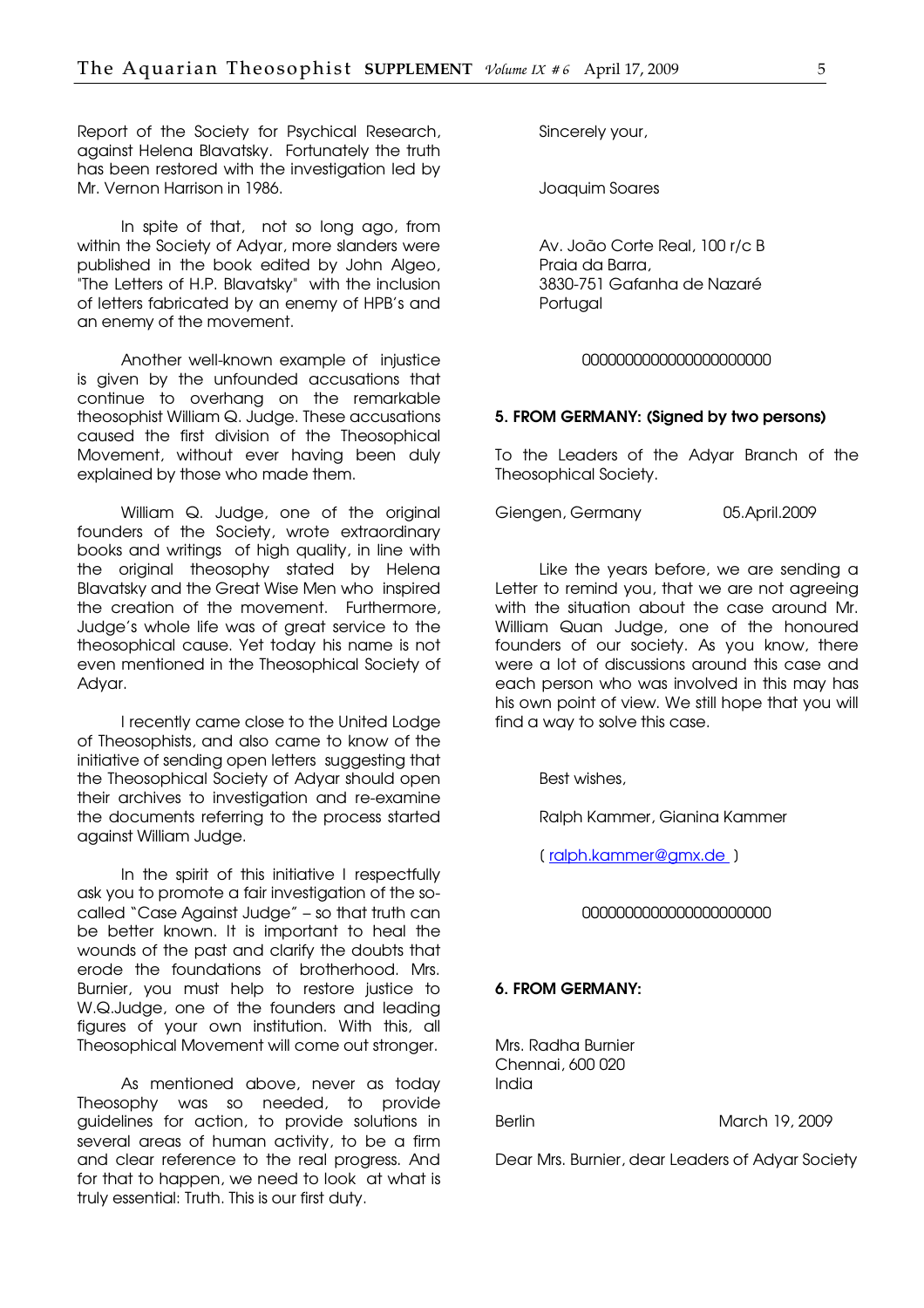One basic lecture, which Theosophy teaches, is, that it is our duty never to give up when we are striving for justice, especially if it is for somebody, who cannot defend himself. We will therefore never give up to request justice for William Quan Judge.

Let me quote again, as a student put it: "Besides, theosophists know that past, present and future belong to one and only continuum of cyclic time. Due to the doctrine of cycles, they are aware of the fact that, as Ecclesiastes would put it, "that which was is that which will be". Therefore past events are alive, and have in them the active seeds of the future. It is by duly understanding past events, then, that one learns how to take lessons from them, and how to be better able to serve the Cause of universal brotherhood in the present time and to plant the seeds of a brighter future."

Let us recall and let me repeat again and again: Many times during the history have Adyar officials been asked to clear the "Judge Case" openly and to restore William Quan Judge's reputation. May I again just remind you and the officials of Adyar Society, that you, Mrs. Burnier, are holding the key role in this case. It is in your hands now to make amends for previous mischief. This is highly significant in terms of Karma and would definitely lead to a strengthening of association and better cooperation of all Theosophical Societies, as it would strengthen the common basis of our work. I respectfully ask you to bring to your mind the importance of your responsibility, as well as the great prospects for the future which are in your hands now.

A clear thought and mind, a better understanding of our own history is needed. Let these changes be for good for the Theosophical Societies with the help of justice and straightforwardness among Theosophists as well as among Theosophical Societies – justice once and for all for William Quan Judge, one of our beloved teachers, whom we are deeply indebted with gratitude.

With best regards, hoping for your understanding

Yours

Sieglinde Plocki Schustehrusstr. 25 -- 10585 Berlin, Deutschland. DIE THEOSOPHISCHE GESELLSCHAFT - ARBEITSKREIS UNTERLENGENHARDT - LOGE SÛRYA.

[ NOTE: Ms. Sieglinde Plock reports that independent letters have been yearly sent to Ms. Radha Burnier since 2007 from Germany by Dr. Cécile Leclerca and by Ms. Eva Jahn. )

#### 0000000000000000000000

#### 7. FROM ENGLAND:

Mrs. Radha Burnier International President The Theosophical Society Adyar, Chennai 600 020 INDIA 13th April 2009

#### Dear Mrs. Burnier

We respectfully write again this year, as we will do every year on the anniversary of William Judge's birthday, to ask you to seek a resolution to the long standing injustice done to him.

Reading what he has written, one finds his words perfectly reflected his approach in dealing with others, which was to reach for and open the good in people for the development of their qualities of charity and brotherhood.

Many people around the world, both within and outside the TS, admire Judge's devotion, selflessness and courage, and to them the reasons for his reinstatement are unassailable. Mme Blavatsky provides the justification for his real place within the Movement. We hope that you, like so many, may also see him as HPB did.

On 3rd April 1888 she wrote:

"To: William Q. Judge

General Secretary of the American Section of the Theosophical Society.

MY DEAREST BROTHER AND CO-FOUNDER OF THE THEOSOPHICAL SOCIETY

… It is to you chiefly, if not entirely, that the Theosophical Society owes its existence in 1888. Let me then thank you for it, for the first and perhaps the last, time publicly, and from the bottom of my heart, which beats only for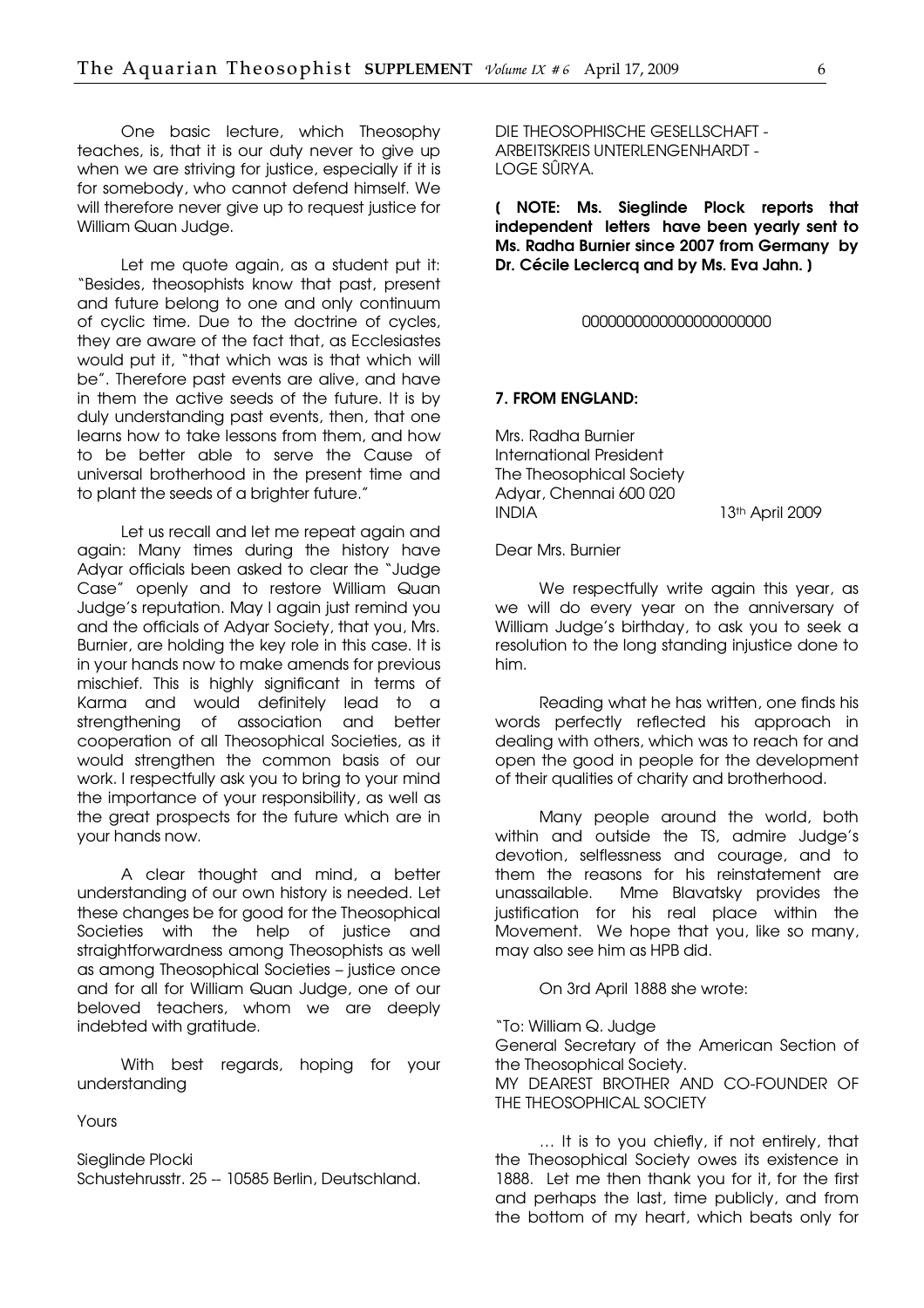the cause you represent so well and serve so faithfully. I ask you to remember that, on this occasion, my voice is but the feeble echo of other more sacred voices, and the transmitter of the approval of Those whose presence is alive in more than one true Theosophical heart, and lives, as I know, pre-eminently in yours. .... – H.P.B."

[from the Proceedings of the Convention, 'The First Message to the American Theosophists']

HPB speaks here as an accredited messenger of the Masters, whose standing no true student doubts, and this calls special attention to the significance of her words.

A little over half a year later, on 14th December 1888 she followed it with another endorsement of Judge's position:

"As head of the Esoteric Section of the Theosophical Society I hereby declare that William Q. Judge, of New York, U.S., in virtue of his character as a chela of thirteen years' standing, and of the trust and confidence reposed in him, is my only representative for said Section in America, and he is the sole channel through whom will be sent and received all communications between the members of said Section and myself, and to him full faith, confidence and credit in that regard are to be given.

Done at London this fourteenth day in December, 1888, and in the fourteenth year of the Theosophical Society.

[SEAL] H. P. BLAVATSKY SAT"

And less than a year later on 23rd October 1889, HPB again wrote of the high esteem she held for him, saying that if he resigns, she will be "virtually dead for the Americans". She had complete trust in him, remaining unbroken to the end:

"WQJ is the Antaskarana between the two Manases, the American thought & the Indian – or rather the trans-Himalayan Esoteric Knowledge, DIXI. – H.P.B.

PS WQJ had better show, & impress this on the minds of all those whom it may concern."

This last line, read with the advantage of historical perspective, shows that she foresaw with her remarkable prescience the difficulties Judge would face.

WQJ advises us in his own words not to "…condemn any man, whatever his deeds, since we cannot know their true cause." To him we are never in the business of condemning others, but using our discrimination to do our whole duty to ourselves and all others, to friends and enemies both alike.

With the progress of time new opportunities are given to those whose karma puts them in a position to correct this long outstanding injustice, and so we commend you to do what is in your power to address it.

It is clear that the strength and vitality of the Movement has suffered much from these past disagreements and this is a concern to all who support it. Will there come a better time than now to begin resolving them?

We end by again wishing you good strength and health in your continuing work and theosophical duties,

Yours sincerely,

Will Windham

The Garden Flat, 31 Marylands Road London W9 2DU - - - 020 72890512 fax 08717 502 714 [wfw@clara.co.uk](mailto:wfw@clara.co.uk) 

#### [cc Eric McGough, President of the TS in England]

#### 0000000000000000000000

#### 8. FROM ARGENTINA:

[Sent in Spanish by Mr. Manuel Fernández, from Buenos Aires city, this letter discusses several aspects of the History of the Movement and asks justice for William Judge, while suggesting that the Adyar T.S. should go back to the original and authentic Theosophy. Mr. Manuel is a member of the Adyar T.S.]

Señora Radha Burnier

Presidente Internacional de la Sociedad Teosófica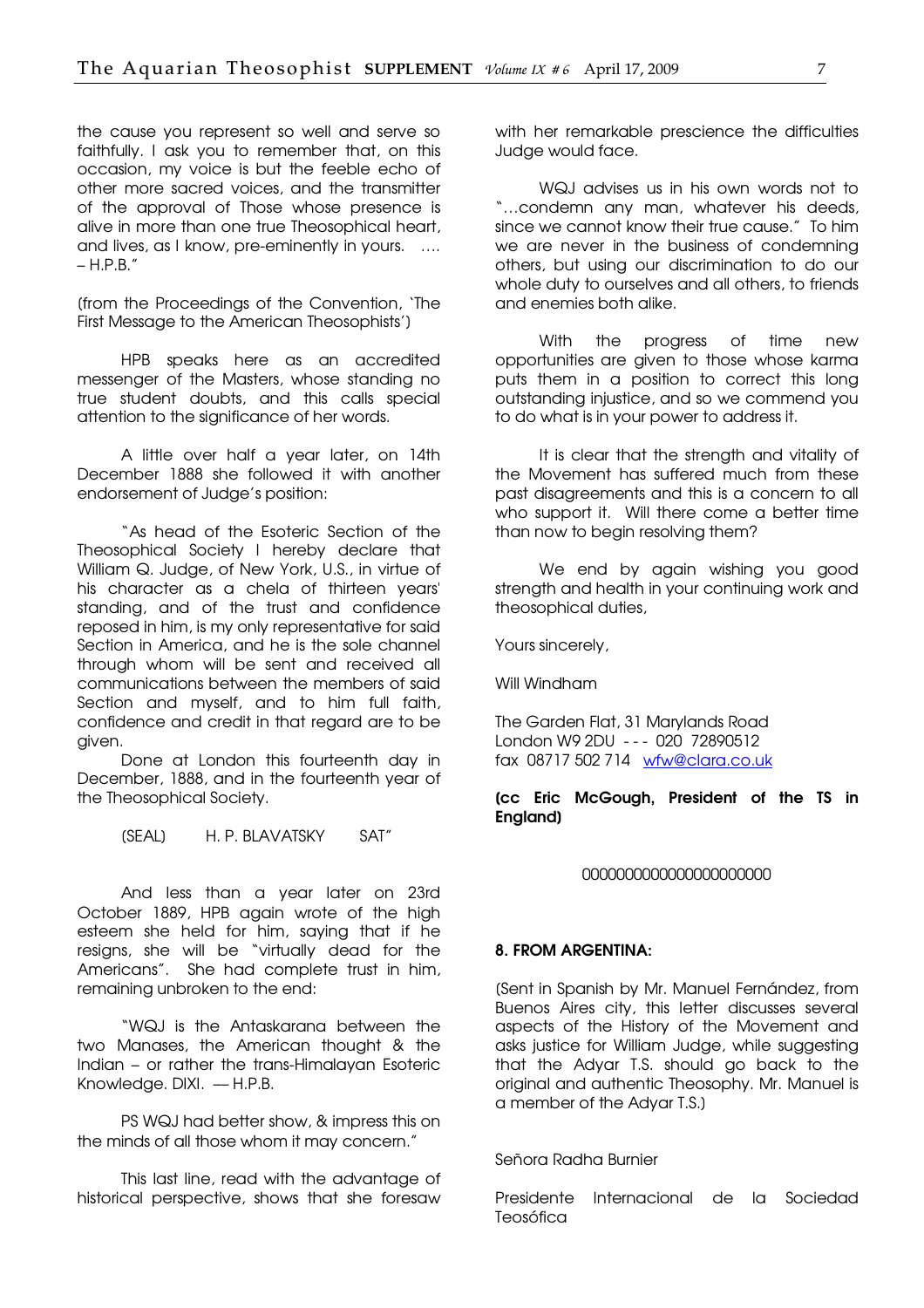Adyar. India. Abril 13 del 2009

La presente tiene la misión de llegar a usted con un pedido que creo, que ya otros estudiantes de teosofía del mundo reclaman. No comprendo vuestras evasivas, han incurrido en ellas, en todas las contestaciones que partieron de Adyar, por lo menos en las que tuve la oportunidad de leer. Me pregunto si reconocer al señor W. Q. Judge como se le pide que lo reconozca, puede hacer temblar los cimientos de la Sociedad Teosófica de Adyar ¿Cuál es el temor que abriga usted y sus colaboradores reconocer al señor W. Q. Judge como co-fundador de la Sociedad Teosófica y a la vez reconocer la equivocación en que incurrieron la señora A. Besant y el señor H. S. Olcott? La señora H.P.B. nos pide a los estudiantes de teosofía ser veraces ¿lo somos? ¿O existen otras razones que desconocemos y aún no han sido publicas sobre el señor W. Q. Judge?

En breve dejare de ser miembro de la Sociedad Teosófica de Adyar, actualmente estoy ocupando el puesto de intendente en Balcarce 71, Buenos Aires, pero debo renunciar a seguir en esta institución, a la cual llegué en el año 1975. Colaboré de muchas maneras dentro de la misma, más con las necesidades económicas que con adornados discursos, también con las necesidades y apremios de algunos miembros. Me llenó de satisfacción poder hacerlo, como hoy me llenó de tristeza, al ver a la institución caer en cuestiones políticas nada ejemplares para la conducta de sus miembros; parece ser, que las skandhas del pasado se han corporizado en actuales miembros, donde hay de todo, menos Teosofía, mire usted por favor, las Ramas en Argentina, empobrecidas de miembros, y mas empobrecidas aun espiritualmente. La fraternidad entre sus componentes es una total desconocida, sus pocos miembros mantienen antagonismos defendiendo ideas que los separan más del ideal, que a la unidad pedidas por H.P.B. y sus Maestros; los Maestros parecen tomar el carácter de "justicieros" de conductas que van de plano contra la doctrina de amor y fraternidad, los bandos se arrogan que los Maestros abogaran por ellos, o en último término el Karma solucionará los problemas ¡que ellos mismos crearon! Si las leyes de la naturaleza funcionaran como estos individuos piensan, debo caer en la cuenta que de Teosofía no aprendieron nada.

La profunda preocupación que me embarga tiene fundamentos muy serios, sabemos de hecho, por las palabras de H.P.B., que la falta de Teosofía en el mundo hará más difícil la vida. H.P.B. dijo: "el mundo sufrirá por ello", se provocará una obscuración mayor condenando a la raza humana a vagar en un océano de dolor y sufrimiento, totalmente innecesarios, porque cambios hechos a tiempo pueden cambiar ese oscuro futuro y se puede evitar semejante presagio. La teosofía tiene mucho para enseñarnos si hacemos un intento genuino practicándola, y ese primer intento creo, para obtener algunos primeros logros es buscar la unidad entre todas las Instituciones Teosóficas y las Fraternidades Teosóficas, todas enseñan Teosofía, y esta Teosofía ha sido extraída de la copiosa información que dejó H.P.B. y sus Maestros, todas usan como base, "La Doctrina Secreta". Esto demuestra que hay que retornar a las bases estudiar la Teosofía original, enseñarla tal cual nos fue legada, dado que también la humanidad toda es su legítima heredera. Alterar lo que nuestros predecesores originales nos dejaron produciría un caos ya advertidos por H.P.B. ¿Qué individuos pudieron arrogarse la fatal idea de tergiversar, agregar o sacar de los originales, escritos de H.P.B., que no provocara un colapso en la mente del estudiante confiado y desprevenido? La advertencia de H.P.B. también aquí fue desconocida, puesto que la señora Annie Besant, el señor George Mead y luego el señor Leadbeaters incurrieron en el error de alterar lo que se les había confiado. Crearon su propia Teosofía y este error se fue extendiendo en gran parte de la literatura teosófica y esto ha costado, el doble trabajo a los estudiantes, pasar por el "tamiz" los gruesos errores de estas personas, todo lo que tocaron sufrió alteraciones. Algunos, tratando de asumir una defensa a favor de ellos, dicen que fue para simplificar la Teosofía, para hacerla más accesible a la masa humana ¿como pudieron desconocer estas personas que para esa gran tarea había venido H.P.B. y que a partir de ella no había otro ser humano con las condiciones necesarias y tan extraordinarias que fue encontrada en ella por sus Maestros en esa época? También desconocieron que la simplificación de la Teosofía termina alterándola desvaneciendo su esencia prístina y que para evitar eso, es el individuo, el que debe elevarse espiritual e intelectualmente hacia los elevados peldaños de la teosofía. Estos peldaños los dejó H.P.B. al alcance de la mayor parte de la humanidad para que esa misma humanidad pueda trasmitirla, y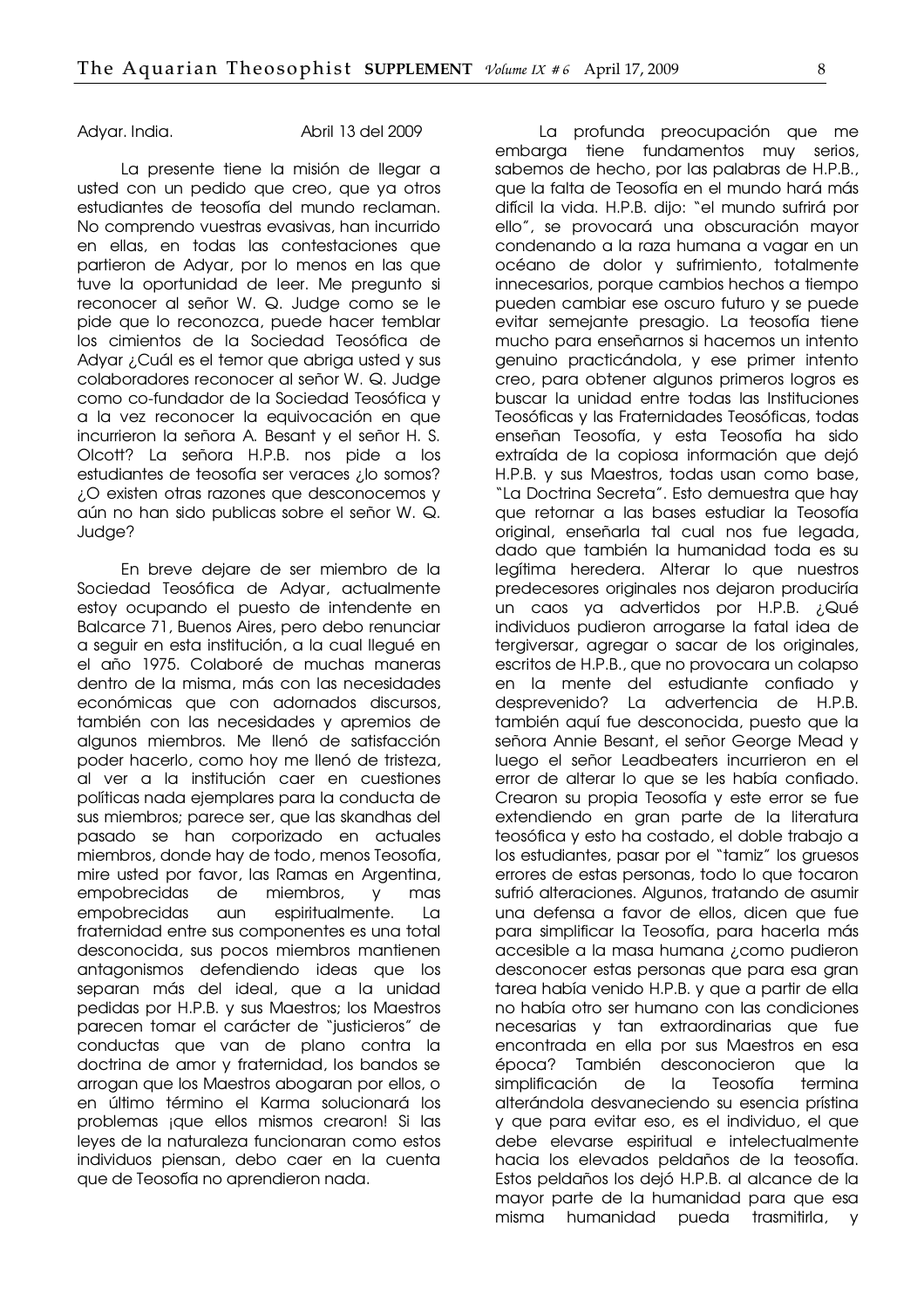enseñarla al resto. No se podía descender más en el intento de hacerla accesible. Annie Besant y sus colaboradores alteraron inapropiadamente los escritos, y hoy, los investigadores han encontrado 40.000 errores, "La Doctrina Secreta" llegó a nuestros días, para muchos de nosotros con muletas, coja y tuerta; la copiosa literatura de Annie Besant y Leadbeater llegan también a nuestros días y es doloroso comprobar que los errores se siguen extendiendo y que es desde Adyar de donde se siguen fomentando esta, hoy llamada pseudo-teosofía. Muchos estudiantes escribieron basados en esta pseudo-teosofía, me pegunto ¿no se puede parar con el error? Son estas skandhas nacidas del error que se agigantan y devoran las bases de la Sociedad Teosófica Adyar, tratando de desintegrarla y convertirla en una cadavérica institución. Quien puede creer que los Mahatmas puedan permanecer en la Sociedad Teosófica Adyar donde H.P.B., su mas fiel servidora, fue expulsada por el escarnio, la desconfianza y la ceguera mental, hasta la del propio H. S. Olcott. Es la carta de uno de los Maestros la que nos confirma la manera humillante en que tuvo que retirarse, por no decir expulsada, H.P.B. de la sociedad teosófica de Adyar. En su carta de Abril de 1890 "Dirigida a mis hermanos de Áryávarta: Porque no Regreso a la India" ella aclara por qué no puede retornar, una de las causas era su salud y "…ni tampoco puedo, si quisiera ser fiel a mi promesa de vida y votos, vivir ahora en el cuartel general, del cual los Maestros y su espíritu han sido virtualmente desterrados. La presencia de sus retratos no ayuda en nada; Ellos son letra muerta".

Señora Radha, creo que comenzar con un solo gesto puede provocar el principio del cambio antes de su partida final, hay que evitar actitudes rígidas, reconocer errores del pasado de personas que los cometieron desde el mismo corazón de la S. T. Adyar, este es el Karma que dolorosamente arrastra la institución y ha provocado innumerables separaciones, las personalidades de ese tiempo como el señor Leadbeater y sus seguidores enfermos de egoísmos, ansiosos de poder, se convirtieron en vehículos aptos de poderes tan oscuros como sus viles intenciones, desarrollaron psiquismos opuestos totalmente al sendero blanco de perfección, llenaron a la institución de secuaces tan oscuros como ellos y para rematar en lo inapropiado de su conducta el señor Leadbeater cimentó su oscuro reinado con la Iglesia Católica Liberal, lo cual demuestra claramente su desconocimiento de

lo que la fraternidad blanca opina de las religiones, las iglesias y sus sacerdotes, como nos lo explica el Mahatma K.H. en la carta numero 10. La señora Annie Besant quedó atrapada en la red tenebrosa de todos estos pervertidos, por su ambición y una extrema ingenuidad, haciendo caso omiso de una carta de un Maestro. El señor Leadbeater terminó instaurando una Teosofía para ciegos e incautos, tan ambiciosos como débiles, para ellos el fin justificaba los medios, todos quisieron poder y lo tuvieron, pero jamás lo obtuvieron de la fuente original y espiritual que nos propone la legítima Teosofía. Los poderes obtenidos por Leadbeater y sus seguidores a través de practicas aberrantes abusando de la inocencia de los niños dejó un precedente que no podemos olvidarlo; este pasado, no está enterrado, y hoy, la tecnología de nuestro tiempo con su enorme cantidad de información nos trae el olor nauseabundo de un pasado lamentable. "Los vientos de la verdad desenterrarán siempre lo que por complicidad se quiera ocultar". Debiéramos erradicar, no solamente sus nombres, sino que también sus desviadas literaturas de la S. T. de Adyar. Aceptar la necesidad de una "asepsia" para "desinfectar" hasta el ultimo rincón de S. T. Adyar para dejar fluir cristalino, el río teosófico de la vida, tanto tiempo estancado por la complicidad, la inoperancia, el temor y la falta de valentía por no confiar en al verdad.

Las Sociedades Teosóficas, como así también las Fraternidades Teosóficas deben enseñar, lo que su propósito las llevó a estar formadas: TEOSOFÍA.

Supongo que usted estará al tanto de lo que dicen los Mahatmas en sus cartas y las habrá estudiado en profundidad; si es así, comprenderá aún más el motivo de esta carta, si es como pretenden algunos decir, que cada presidente de la Sociedad Teosófica Adyar es elegido por los Mahatmas, seguirá usted sus instrucciones con tanta claridad y sabiduría como ellos las exponen. La historia pasada de la institución, pesa kármicamente en todas las partes que la componen, la falta de miembros, la de interés por la Teosofía, la de dinero, dejan edificios vacíos y esto debiera llamarnos a reflexionar que algo en la institución a nivel mundial está ocurriendo en detrimento de la Teosofía.

Señora Radha, por todos estos años que he seguido a la Teosofía en vuestra institución me lleva hoy a reflexionar, que mi esfuerzo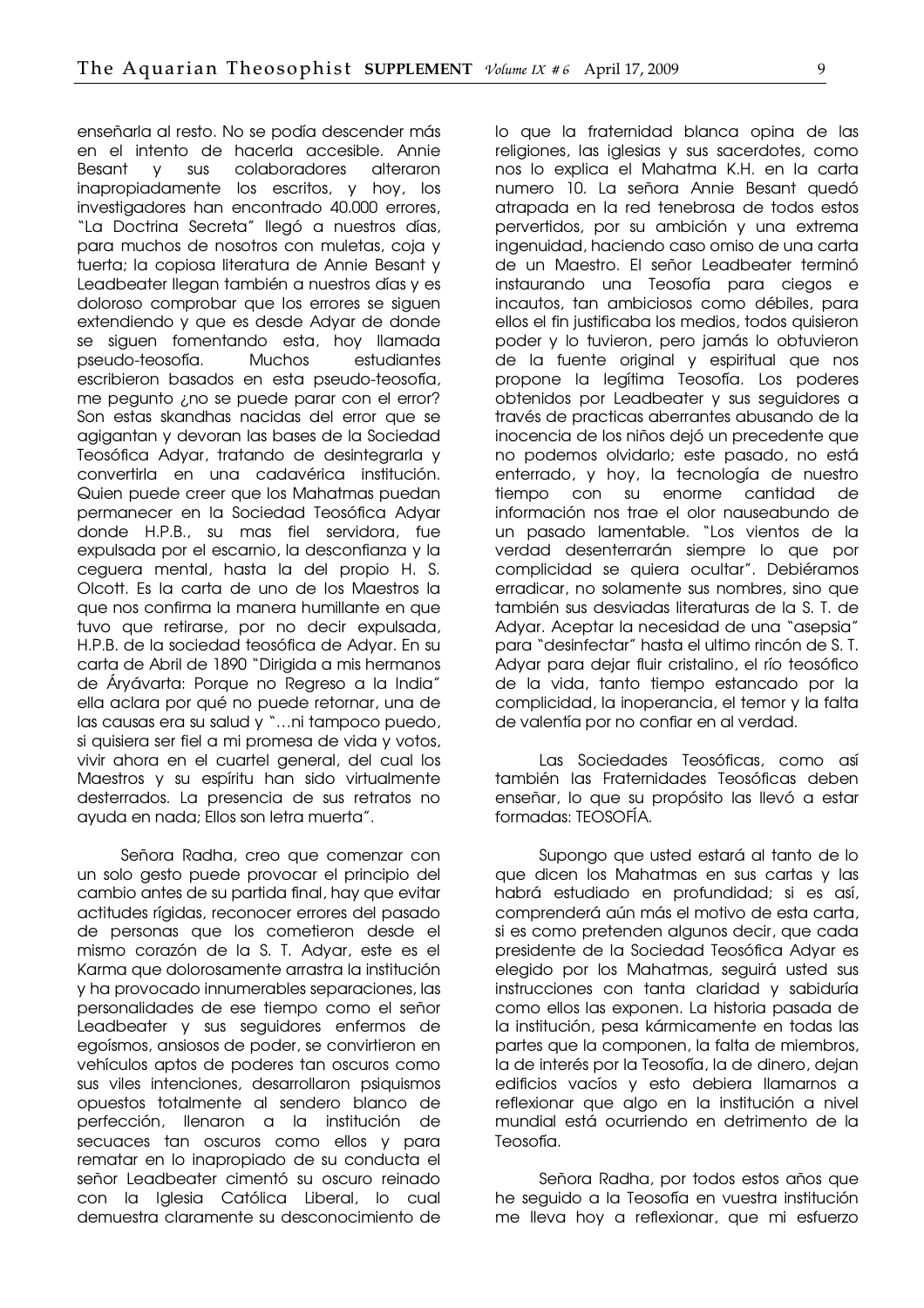debe ser puesto, en donde mas convenga para que la teosofía sea conocida, la debilidad en que se ha incurrido en la Sociedad Teosófica Adyar ha provocado en el mundo el surgimiento de Fraternidades Teosóficas que siguen fielmente el modelo original de la Teosofía dejadas por H.P.B. y sus Maestros, seguidas fielmente por W. Q. Judge. Una de estas fraternidades luchan con sus pobrezas pero traducen y retraducen al idioma español, las enseñanzas que para muchos de nosotros estuvieron sepultadas en ingles por años, hoy la fuerza del puño y letra de H.P.B. y los Maestros brotan impecables en notas y textos, inundando nuestro corazón de agradecimiento por sus entregas, y hoy sabemos que no estamos tan solos, son sus enseñanzas nuestras sagradas compañías, nuestro valor y nuestra fuerza para seguir en este empeñoso intento de estudiar Teosofía y poder a su ves difundirla. Muchas de estas Fraternidades Teosóficas intuyeron la pseudo-teosofía y supieron esquivarla y son estas logias que crecen en números de personas lentas pero seguras a la luz de las Teosofía; Ocurrió que por falta de traducciones la mayor parte de los estudiantes quedamos atrapados en la Teosofía de Leadbeater y Annie Besant o en las fantasías angélicas de Geofrey Hodson, estas ideas atraídas de religiones cristianas traían a la imaginación de muchos, que era fácil tener Ángeles como sirvientes, que podían complacer sus mas mínimos deseos ignorando por completo la dificultad que existe para tomar contacto e interactuar entre los reinos dévicos y humanos, se nota que ignoraron que el sentido común podría decirles a los futuros estudiantes que esto era una imposibilidad. Toda esta fantástica literatura yo la llamo la mayor estafa al espíritu, la mayor a toda la humanidad para la cual decían que trabaiaban.

Apoyándome en la carta numero 10 deduzco que todos estos males no cesaran en la Sociedad Teosófica de Adyar hasta que el ultimo de ellos no sea erradicado en nombre de la Verdad, se deberá entender que sólo la Verdad es la que nos pulsa a vivir en profundidad la Teosofía, siendo veraces, jamás encubridores de estos falsificadores que causaron tanto daño, mutilando, alterando, falsificando lo que H.P.B. y los Mahatmas dejaron por herencia al mundo.

La S. T. Adyar como receptáculo de tamaña herencia, la Teosofía, debería ser la mayor exponente de las Verdades Eternas y sus

enseñanzas, y no permitir que el gigantesco pigmeo que subyace en la mezquindad humana cobre más victimas, tal vez su ser interno, su Buddhi, toque su corazón y la mortecina luz de Adyar cobre el brillo original y convoque a la unión de todas las Fraternidades Teosóficas como un todo, para que unidas hagan brillar la luz prístina de la Teosofía en el mundo, la consigna debería ser… "Ser como un atado de varas, unidos jamás seremos quebrados, pero separados, seremos fácilmente vencidos uno a uno". Si se da este fraternal paso se evitara que la Gran Logia, se vea forzada a cerrar sus blancas puertas, por no hacer un intento de unión y reconciliación, demostrando que la fraternidad es una realidad entre los Teósofos y que este invalorable esfuerzo no dejará al mundo huérfano de Sabiduría.

Tenga en cuenta señora Radha que satisfacer el pedido de distintos teósofos del mundo, sobre el caso Judge, traerá un doble merito a la Sociedad Teosófica de Adyar a la vez, un poco de unión fraternal entre los miembros de las distintas Fraternidades, este paso hará historia como un precedente importantísimo para trabajar unidos, bajo el mismo ideal, no se trata de salvar emblemas, ni instituciones, sino de, "salvar la Teosofía", que sin ella las instituciones no tienen razón de ser. Creo que las tendencias marcan el norte hacia la unión entre Fraternidades, puesto que así es como serán realmente fuertes, si las demás Fraternidades se siguen uniendo entre si y la Sociedad Teosófica de Adyar permanece ausente, quedará muy sola y aislada si no hace un intento fraterno como los demás.

Quizás usted vea un poco extensa la presente carta y un poco de tono "fuerte" en la misma, pero me veo obligado a dirigirme a usted y créame que lo hago con todo respeto y porque también creo que siendo usted la presidenta de la Sociedad Teosófica de Adyar puede escuchar la voz de quien por algunos años ha sufrido varios contratiempos y dificultades dentro de la Sociedad Teosófica porque mal interpretaron la inquietud y los actos que lo único que pretendieron, fue de cooperar de la mejor manera entre los hermanos de la Sociedad Teosófica. Pero todo esto en lo que a mi atañe en que no recibí agradecimiento alguno, carece de importancia, mi retiro de la institución esta basado más que nada porque veo que la mayor parte de sus integrantes adolecen por la falta de enseñanzas que sirvan a la causa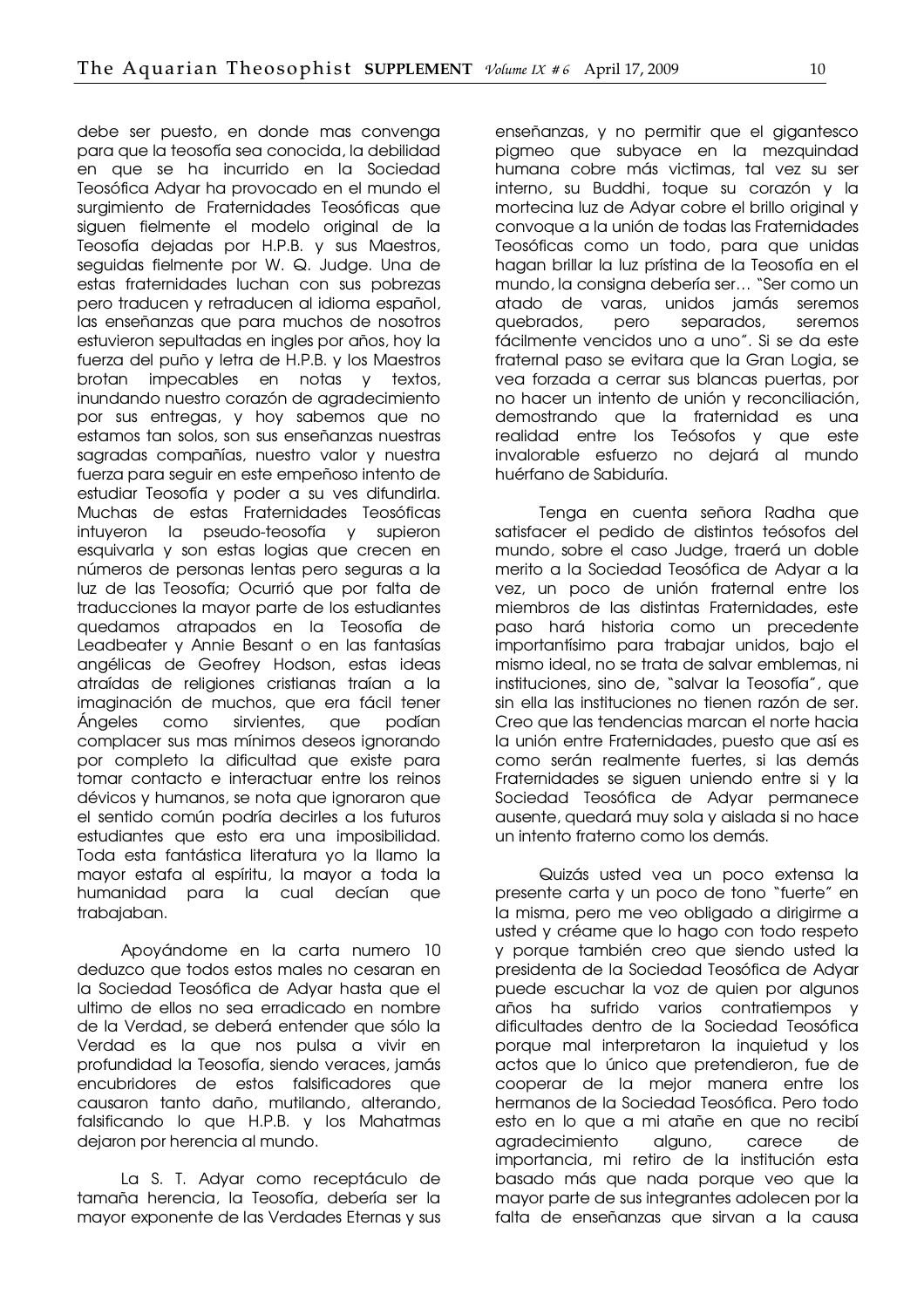Teosófica. Muchas de las cosas que aquí enumero pueden ser comprobables, aunque admito también que puedo equivocarme y si lo he hecho pido las debidas disculpas. Espero no quedar excomulgado del esquema espiritual de la evolución por lo que aquí expongo. He servido como mejor pude en vuestra Sociedad Teosófica, pero aquí aprendí mas de lo que no debo hacer que de lo que debo hacer, siempre he tratado de ser un servidor, jamás un servil, no creo en lideres humanos, siempre han demostrado ser criaturas débiles que sucumben con facilidad, ante el poder y glorias efímeras, las pruebas a las que fueron sometidos demuestran sus fragilidades.

Señora Radha, yo seguiré trabajando por la difusión Teosófica Original, por los muchos o pocos años que me restan vivir, mi esfuerzo estará asignado para que siempre se diga la verdad porque no tenemos derecho de ocultarla y tenemos esta bella oportunidad de difundirla. Erradicar las oscuras sombras de la Iglesia Católica Liberal, el Krishnamurtianismo, la Tabla Redonda, el Rito Egipcio, la Masonería, etc. Que "enrarecen" la "atmósfera Teosófica", dejará en Adyar, el perfume sagrado de la Teosofía, puesto que si no se erradican estas antes nombradas supersticiones, "que se tienen por sagradas" (carta numero 10) son las que causa dolorosas separaciones. Todas ellas sin excepción caen bajo la poderosa sentencia del maestro K.H. cuando nos dice en la carta número 10 "la ignorancia crea dioses y la astucia aprovecha la oportunidad".

En su ultima visita a la Argentina no intenté hablar de todo esto con usted a causa de falta de información; debo dejar claro que no estoy en contra de la Sociedad Teosófica de Adyar, pero si no estoy de acuerdo en los procederes y en los encubrimientos y en la falta de reconocimiento de aquellos que sirvieron dentro de sus posibilidades, de la manera mas fiel a los Maestros,

"Que las equivocaciones del pasado, nos sirvan para capitalizar la experiencia, y no volver a repetirlas, debemos evitar que una mala hierba ataje el fluir del río de la Teosofía, para que llegue prístina al corazón y mente del sincero buscador, esta tarea es la prueba, que ennoblecerá la vida del que trasmita las Verdades Eternas, si se informa mal el peso del Karma aplastara irremediablemente al mal informador".

"La indiferencia a las cuestiones del pasado que han quedado sin resolver sepultarán indefectiblemente a hombres e instituciones".

Que la luz de aquellos que legaron a toda esta humanidad la Teosofía, ilumine el corazón y la mente de todos ustedes en Adyar y que la institución pueda cumplir con el plan para el que fue formada en su principio.

Manuel A. Fernández [mafer1826@yahoo.com.ar](mailto:mafer1826@yahoo.com.ar)  Miembro Nº 6368, Argentina, Buenos Aires

Address: Avellaneda 418 5º B, Código Postal 1405 Capital Federal, Buenos Aires, Argentina

#### 0000000000000000000000

#### 9. FROM BELO HORIZONTE, BRAZIL:

April 13, 2009

Dear Miss Radha Burnier,

I'm Brazilian, 49 years old and I've been studying esoteric philosophy with some more people. With this group I met the written work of William Q. Judge and I've been learning to respect and admire his books.

The preface written by Sri Ram to Sven Eek's book, "Damodar and the Pioneers of Theosophical Movement", may be a signal that is time to Adyar Theosophical Society admit the valor of W.Q.Judge and recognize his innocence front the accusations happened in 1890's.

Moved by a felling and sense of truth, which one Theosophy studies have been improve so much, in this date of April 13th, William Judge birthday, I respectfully ask this Society to express a public apologize to this Grand man ,even why until now nothing could be proved against him.

Grateful for all contribution Adyar Society have been done for all who know, work and love Theosophy,

Arnalene Passos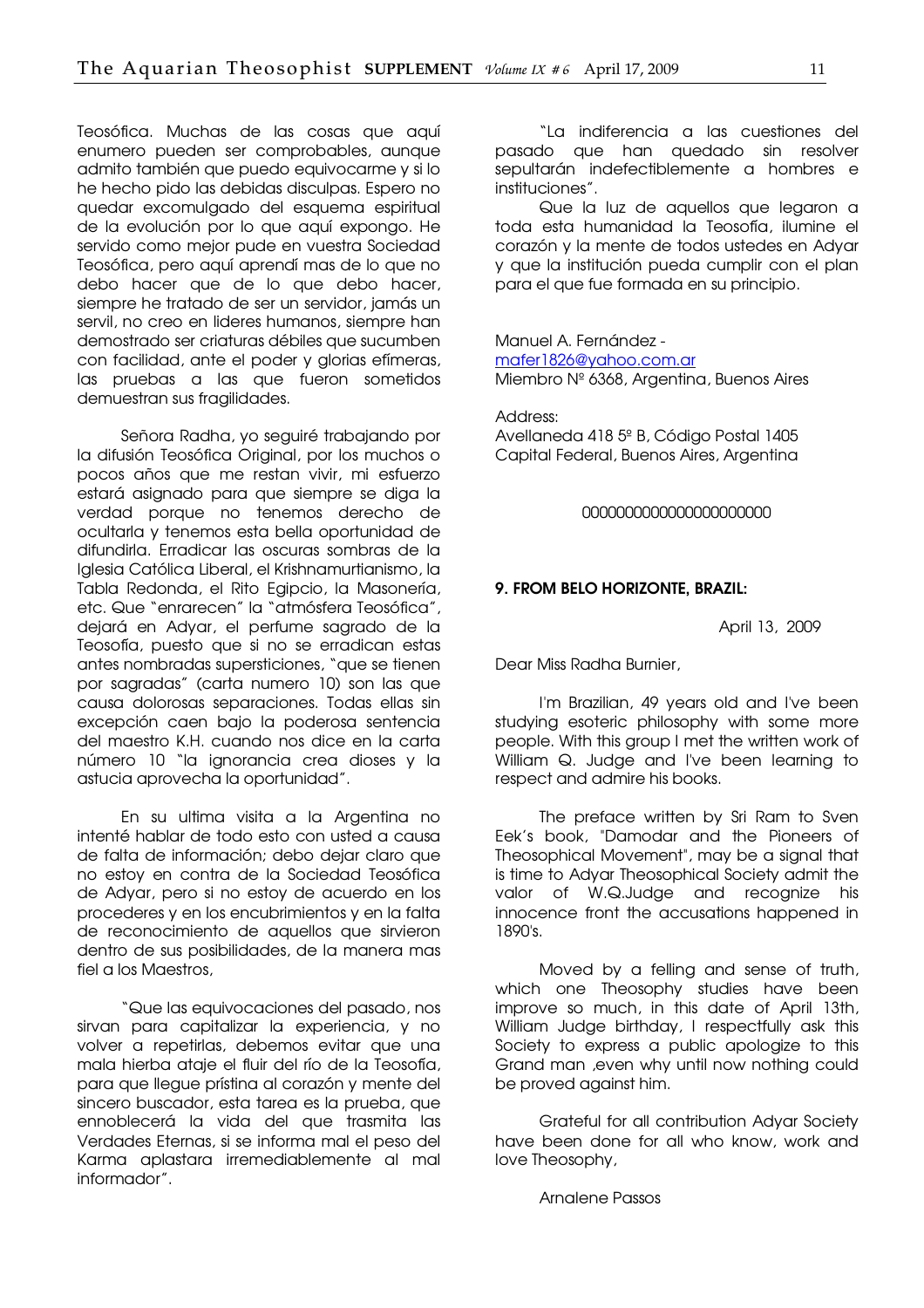Rua Antônio de Albuquerque, 877 / 904 Bairro Funcionários CEP 30.112-011 Belo Horizonte, MG, Brazil.

#### 0000000000000000000000

#### 10. FROM VILA VELHA, ESPÍRITO SANTO, BRAZIL:

Vila Velha(ES) Brazil, 13 de abril 2009.

Dear Ms.Radha,

As a student of Theosophy, I decided to write to ask for the end of a historical mistake against William Quan Judge.

Only truth provides justice and justice makes Fraternity possible.

I gently and kindly ask the Theosophical Society of Adyar, re-examine the case against William Quan Judge.

It is on your hands to correct the injustices and mistakes of the past.

Fraternally yours,

Celina de Jesus de Magalhães Cardoso Rua Dom Jorge de Menezes,69 Praia da Costa CEP 29.101-025 Vila Velha-ES Brazil

#### 0000000000000000000000

#### 11. FROM PORTO ALEGRE, BRAZIL:

Mrs. Radha Burnier President, The Theosophical Society, Adyar, Chennai 600 020 India

Porto Alegre, Brazil, 13th April 2009.

Dear Ms. Radha

Fraternal Greetings.

As a student of Theosophy, I write to you once more in order to ask you to re-examine the "Case against William Q. Judge", so that Justice and Truth can be restored and established.

We see no reasons why the Truth should be avoided as to the history of the theosophical movement. We know there is no religion higher than truth.

What we suggest is simple. One of these two steps is enough:

Proofs of the accusations against William Judge – or the public declaration that he was innocent from any charges.

Fraternally yours,

Ms. Rejane Tazza

An associate of the United Lodge of Theosophists, ULT.

Rua Felicíssimo de Azevedo, 430 apto 701 90540-110 - Porto Alegre- Rio Grande do Sul – Brazil

#### 0000000000000000000000

#### 12. FROM BRASÍLIA, BRAZIL:

Mrs. Radha Burnier,

International President, Theosophical Society, Adyar, India.

Brasília, April 13th, 2009

I am a theosophist from Brasília, Brazil, and come in behalf of the memory of William Q. Judge, to say something about the false and unjust accusations made against him in the beginning of the Theosophical movement.

Questions of the past must not be left behind until they are correctly clarified under the light of truth. The modern Theosophical movement suffers the consequences from this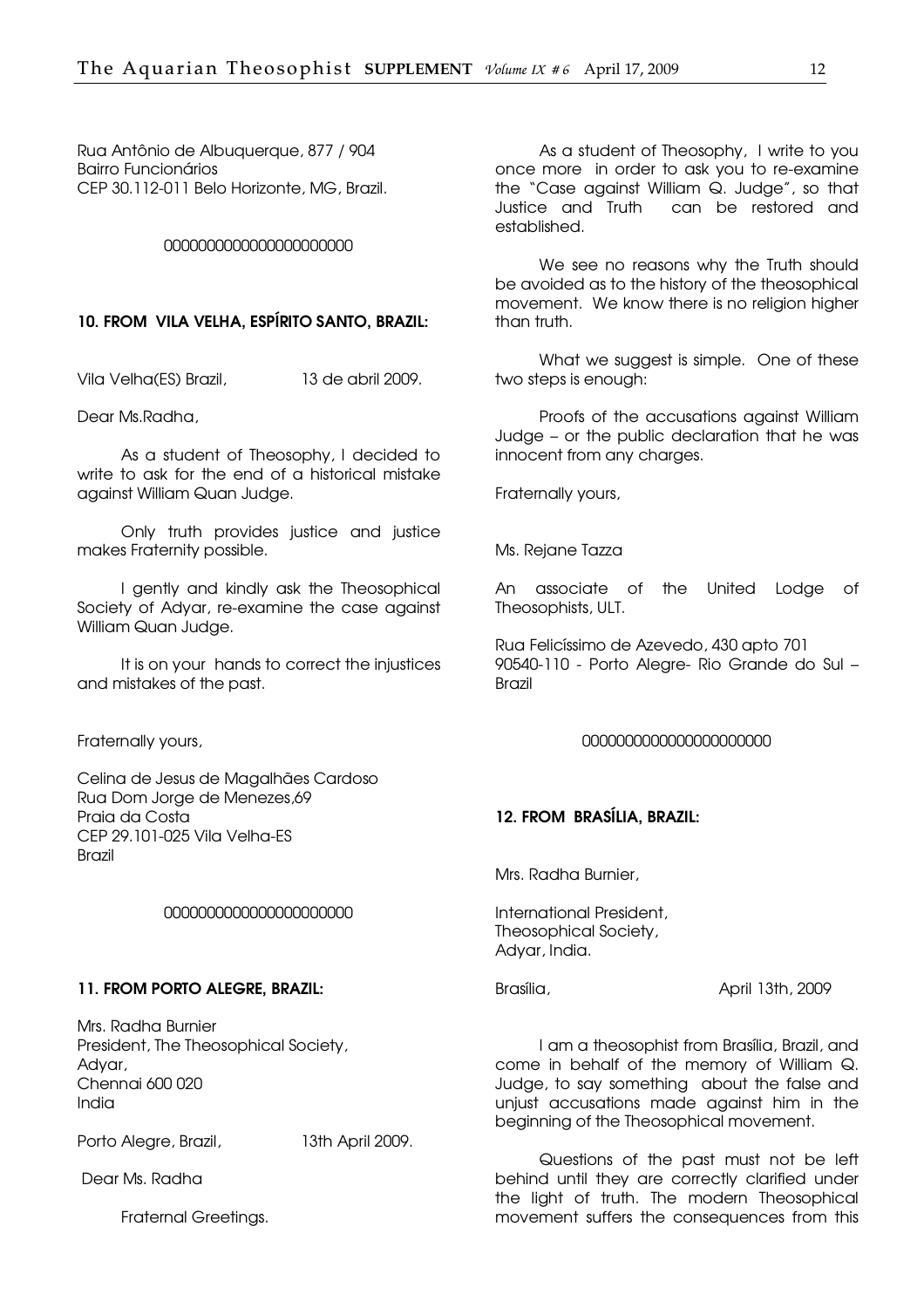shameful intrigue, for it influences the new generations of theosophists that meet a movement divided by a fact that was not true. Hiding the event does not make it disappear. By choosing this attitude the Theosophical Society of Adyar incurs in the same wrong ways chosen by the Catholic Church in its sad history, which consists of denying the truth for some personal or class interest. That was a point continuously opposed and denounced by Helena Blavatsky and the Mahatmas.

Truth is the utmost goal of Theosophy, and the Theosophical Society cannot carry on its mission without recognizing such grave error. A movement that is truly strong must be able to undergo a review of the mistakes from the past. On this April 13th, when Judge's birthday is celebrated, I come, again, to ask for the public recognition of his innocence.

Respectfully,

Martha Vieira

Address: HIGS 714 Bloco S Apt 103 CEP: 70380-769 Brasilia, DF, Brazil.

#### 000000000000000000000

#### 13. FROM BRASÍLIA, BRAZIL:

Mrs. Radha Burnier International President, The Theosophical Society, Adyar, Chennai 600 020 India

Brasília, **April 13th, 2009.** 

Dear Ms. Burnier,

Fraternal greetings.

This is respectfully written to you in order to suggest that the Adyar Society should reexamine its historical attitude with regard to one of its own founders, William Judge.

It is but a matter of common sense that any movement must show respect towards the Truth about its own founders.

In 1894-95 William Judge was formally accused by Annie Besant – not a founder – of forging messages from the Mahatmas. The committee which was supposed to evaluate her charges against him never came to any conclusion, for there were no proofs. Judge was simply the victim of a slandering campaign for political purposes.

On the other hand, the Autobiography of Mr. Alfred P. Sinnett does lead us to an inside knowledge of who was indeed having mediumnistic and imaginary talks with false Mahatmas in those years.

Alfred Sinnett was an honest man, and a sincere and close friend of Annie Besant's, from the 1890s till his death in 1921. He served Mrs. Besant as a loyal international vice-president.

In his Autobiography [Theosophical History Centre, London, 1986, 65 pp.], Alfred Sinnett describes the "mesmeric sittings" with a medium. Lacking in common sense, honestly deluded, Sinnett was convinced that he was talking to a "Master of the Wisdom" through these spiritualistic séances, which started in 1886 (see p. 34) and were resumed in 1888 (see p. 38). Relations of Mr. Sinnett's "inner circle" and his London Lodge with H.P.B. and her Blavatsky Lodge had got difficult and tense from 1887-88, due to Sinnett's imaginary contacts with Masters.

What about the "occult" events in the life of Annie Besant during the year 1894 – the year she started persecution against William Judge? Mr. Sinnett had this to say:

"Perhaps Mrs. Besant's regard for Leadbeater may be explained in this way. She had been admitted by her own request to the meetings of our London Lodge group in June 1894. Up to that time her psychic faculties had not developed. Leadbeater was one of the most important elements in our group. Mary the other."

Mary is the name Sinnett chose to use in his Autobiography to refer to the medium through whom he had his imaginary conversations with Adepts. It was in those unreal but imaginative conversations that the false Masters told Sinnett, Leadbeater and Besant that there as a powerful, flourishing, exotic,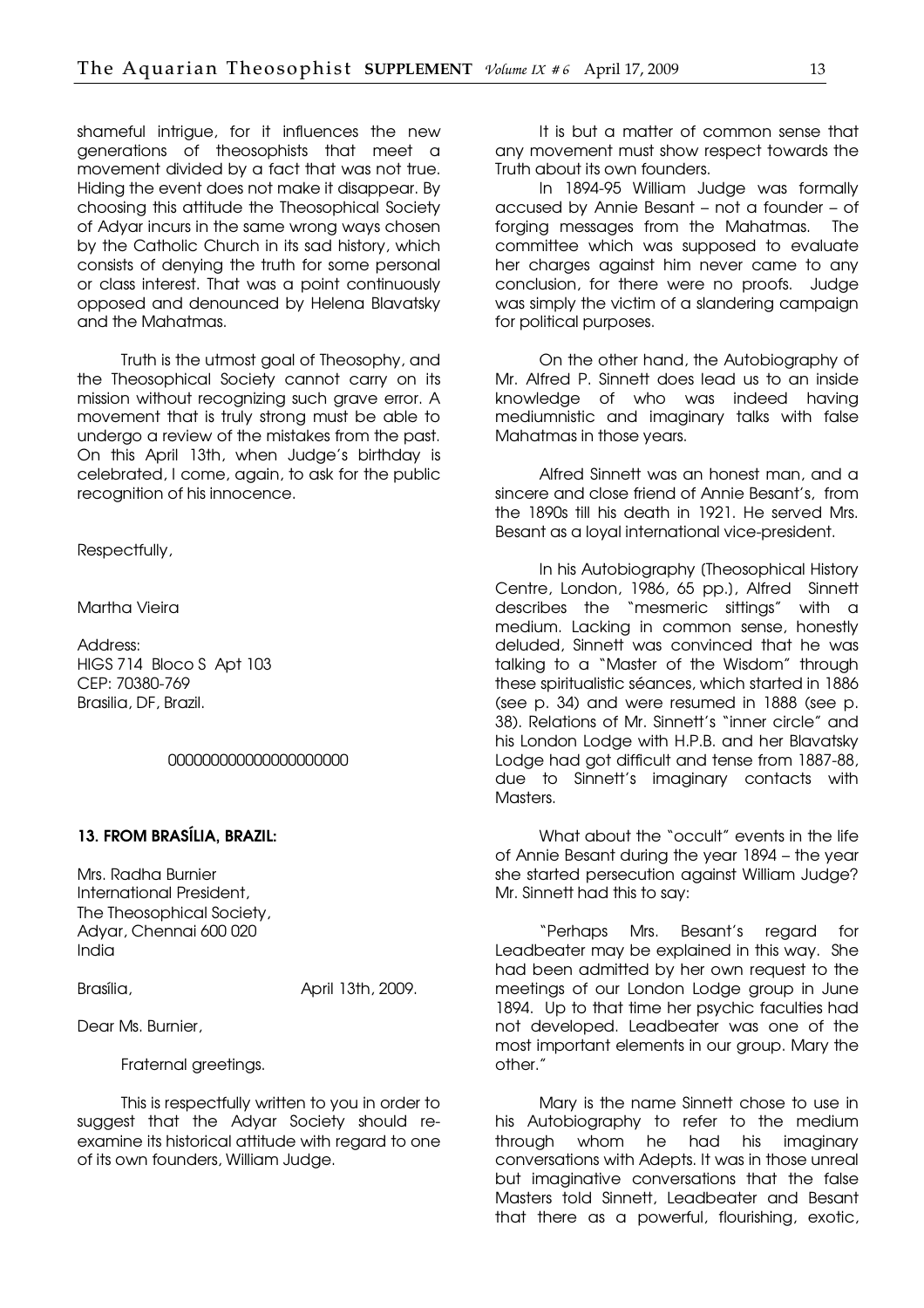physical plane civilization in the planet Mars, not to mention the physical plane civilization in Mercury and other similar absurdities. Later on, those same false Masters helped Mrs. Besant organize the spectacular failure of the operation "Return of Lord Christ", and at some point in 1925, Mrs. Besant humbly announced she herself was also an Adept, having attained the fifth initiation. The announcement is narrated in the Chapter 7 of the welldocumented and unquestioned book The Life and Death of Krishnamuti , by Mary Lutyens. By then Annie Besant used to have personal talks to one "King of the World" [1].

So perhaps there are three historical questions we might decide to investigate together, in harmony and cooperation:

1) Who forged contacts with the Masters after all? 2) Who abandoned both Theosophy and common sense? 3) Who was less than loyal to the principles of ethics?

So far the interesting thing is that there is no available evidence that Mr. William Judge forged messages from the Mahatmas.

Yet we have evidences – coming from Mrs. Besant's own close friend and vicepresident – that she was "initiated" into mediumnistic séances and false contacts with Masters the very year when the persecutions against William Judge started. That might be more than a mere coincidence.

The fraternal suggestion which must be made to you at this point is that you have an unique opportunity in your hands: the karmic possibility to play a somewhat more positive role in the healthy and inevitable karmic process leading to renewed levels of truth − and truthfulness.

As the motto of the Theosophical Movement is still "There is No Religion Higher Than Truth", one has more than enough reasons to be confident that, sooner or later, truth will be better known and accepted, and justice will be made.

May Justice and Harmony come, then, to the theosophical movement as a whole, for these two qualifications are needed, if the movement is to be helpful to "the great orphan", mankind.

Best regards,

Carlos Cardoso Aveline

Caixa Postal 5111, Agência Brazlândia CEP 72.701-970 Brasília, DF, BRAZIL.

NOTE:

[1] In 1930, Mrs. Besant made a public confession of her (rather imaginative) talks to some "King of the World" at Shambhalla. It can be seen at "The Work of the Ruler and the Teacher", Adyar Pamphlets number 135, 18 pp., March 1930, Adyar, Madras, India, p. 01.

#### 0000000000000000000000

#### 14. FROM CAMPINAS, SP, BRAZIL:

Mrs. Radha Burnier International President, The Theosophical Society Adyar, Chennai 600 020 India.

April 13, 2009

Mrs. Burnier,

It is an appropriate time to express to the Theosophical Society (Adyar) our significant consideration for William Q. Judge, because of his fundamental importance to our work and due to the harmful effects of an injustice done in 1894, when he was wrongly accused of misusing the name of the Mahatmas, affecting his image to this date.

As an student of teachings given by the Masters and the founders of the T.S., I clearly understand we have always to look for truth and justice, all the time, in all time; so on W. Q. Judge´s birthday, we remember his life as a creative energy of great significance, through his work to the Theosophical Movement with H.P. Blavatsky, Mr. Olcott as well as other good worthy theosophists.

His laborious and productive life as well as his profound literature already provided me and many friends strong and significant lessons, which means that his works are still teaching the most important theosophical points of view to many people, up to this date, on several places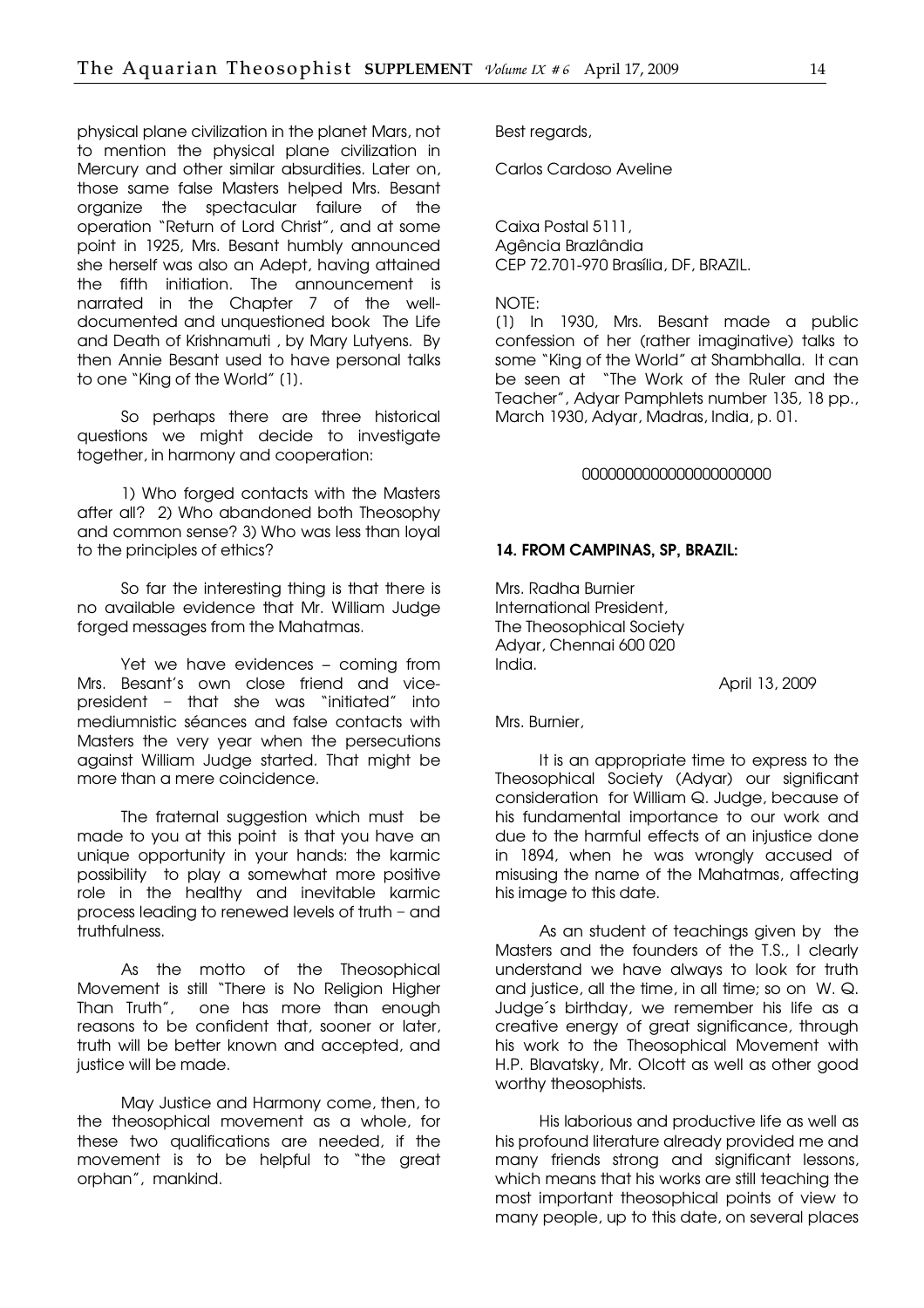all over the Brazilian country and on many other countries.

To look for truth and justice, all the time, in all time, means that we can - anytime and always - provide the strengthening of Truth in any event of the past and present, when an opportunity presents itself to clarify some obscure point in history.

We kindly ask you to make a new examination of the facts with regard to the past l actions taken against Mr. Judge, in attention and in respect to the ideal of Justice.

As I sincere thank you for your best attention, I bring to our remembrance one of the many good lessons which I managed to learn from this brave and laborious thinker:

"Measures taken by an Ego to repress tendency, eliminate defects, and to counteract by setting up different causes, will alter the sway of Karmic tendency and shorten its influence in accordance with the strength or weakness of the efforts expended in carrying out the measures adopted" (From "Aphorisms on Karma", A Study in the Law of Universal Equilibrium, William Q. Judge ]

Yours sincerely, Milton P. Mendes R. Luzitana 707, a.1001 **Centro** 13015-121 Campinas (SP), Brazil.

#### 0000000000000000000000

#### 15. FROM FLORIANÓPOLIS, BRAZIL:

Mrs. Radha Burnier International President, The Theosophical Society, Adyar, Chennai 600 020 India

Florianópolis, SC, Brazil, April 13th, 2009.

Dear Mrs. Burnier,

Greetings.

I would like to make a respectful and brotherly suggestion: that you follow the

example given by Mr. N. Sri Ram, with regard to William Judge.

It is well-known that, when president of the Adyar Society, Sri Ram wrote the Foreword and approved the publication in Adyar of the book "Damodar and the Pioneers of the Theosophical Movement" by Sven Eek (TPH, Adyar, 1965). The book contains a clear though partial demonstration of the valuable contribution William Judge made to the movement, and it was a strong first step towards making justice with regard to Judge. But life is ever renewing itself, and new steps must be taken in the same direction.

I ask you, therefore, to think about the possibility of re-examining the so-called "Judge Case", in which one of the three main founders of the theosophical movement was unjustly accused by Annie Besant of having forged messages from the Masters.

And I ask you to show proofs of any such mistake committed by Judge, or else, to loyally admit he did not do any wrong. As you know, such proofs never appeared, and the process was abandoned without any results. Yet for some reason Judge is even today considered a dishonest theosophist by the part of the movement which depends on Adyar. Instead of having access to the authentic Theosophy, which includes books and articles by Judge, this vast section of the movement is still attached to books and ideas well-known for their truthlessness.

"It is human to make mistakes", according to a popular Brazilian saying. And Annie Besant made a mistake with regard to William Judge. Yet there is no reason for an attempt to make her mistake a permanent one. Theosophists have a right to know the facts, and I am confident that you will take one step forward.

Looking forward to hearing from you,

Fraternally yours,

Mr. Régis Alves de Souza

Av. Trompowsky, 266 – Apto 21 - Centro CEP 88.015-300 - Florianópolis, SC, Brasil.

0000000000000000000000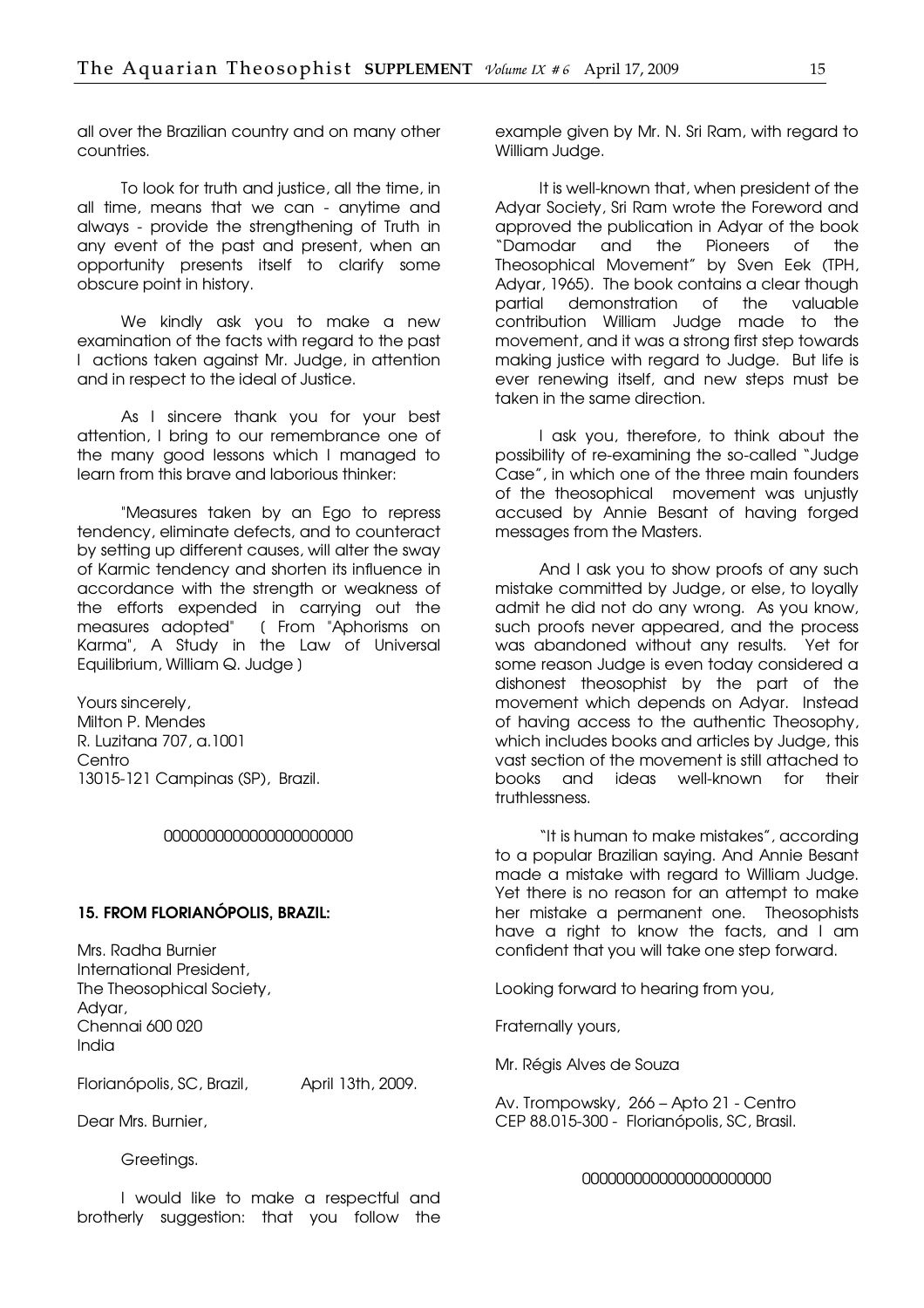#### 16. FROM FLORIANÓPOLIS, BRAZIL:

Mrs. Radha Burnier International President The Theosophical Society Adyar, Chennai 600 020 India.

April 13, 2009

Dear Mrs. Radha Burnier:

As a leader and the most representative personality of the Theosophical Society International at the present time, we claim that you may wake up the spirit of tolerance and fraternity of your circle of truly theosophists to make justice to our respectable Brother William Judge.

These are long years of dreams for real justice to a founder of the Theosophical Society, a root of love working on behalf of a better spiritual life and peace to the Humanity of a world in crisis.

With all our friendship and love,

Valmir Gentil Aguiar

Address: Valmir Gentil Aguiar Caixa Postal 5187 88040-970, Florianópolis, Santa Catarina, Brasil.

#### 0000000000000000000000

#### 17. FROM GARIBALDI, RS, BRAZIL:

Mrs.Radha Burnier International President, The Theosophical Society, Adyar, Chennai 600 020 India

Brazil, **Brazil,** *Brazil*, *Brazil*, *Brazil*, *Brazil*, *April 13th*, 2009.

Dear Mrs. Burnier,

Greetings.

I've been following the studies developed by Loja Unida de Teosofistas for a few years

here in Brazil. Thus, I've been in touch with the moviment that tries to prove the innocence of Mr. Willian Q. Judge who was accused of frauding messages from the Mahatmas.

Before going deeper in my knowledge of Theosophy, I was a student of the Spiritism Philosophy, created and organized by the French Allan Kardec. Here in Brazil, its main leader was Francisco Cândido Xavier. In our studies and discussions it always emerged some positive or negative information about the philosophy or about people. We used to say: better refuse ten truths than accept one lie.

By the universal characteristic that the theosophy presents, by the possibilities of expansion of the universal consciousness through universal truth and love, I claim for the review of the process against Mr. Jugde and also either for the proofs of his accusations or the declaration of his innocence.

I know the way of learning is long and sometimes difficult, but we have to do it in solid ground.

I believe I'm engaged in a movement that searches the Truth. Therefore, I wait for your pronouncement and statement.

Fraternally yours,

Ms. Silvia Schiedeck Rua Buarque de Macedo, 1319 CEP 95720-000 – Garibaldi, RS, Brasil

#### 0000000000000000000000

#### 18. FROM CURITIBA, BRAZIL:

Mrs. Radha Burnier President of the Theosophical Society Adyar, Chennai 600.020 India

April 13, 2009

Dear Mrs. Burnier,

Through this, I come to join the group of independent Theosophists who since April 2006 has been asking you to re-examine Judge's case and make the Theosophical Society recognize his great value as a Theosophist and restore his teachings and doings as General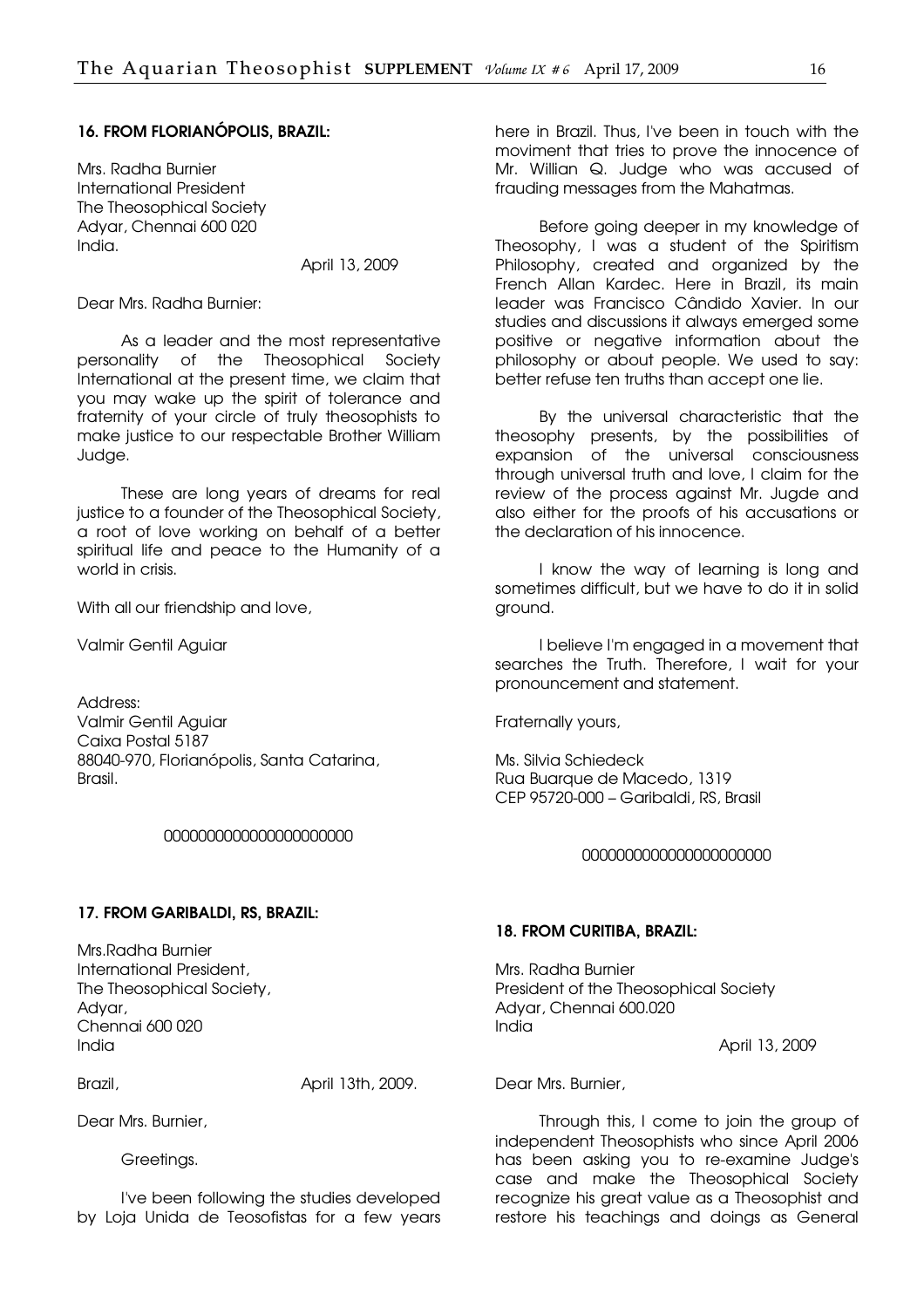<span id="page-16-0"></span>Secretary of the American branch as valuable theosophical ones.

In a letter to Ms. Besant, Helena Petrovna Blavatsky states:

"Had not been for William Q. Judge, Theosophy would not be where it is today in the United States. It is he who has mainly built up the movement among you and he who has proved in a thousand ways his entire loyalty to the best interests of Theosophy and the Society."

Helena Blavatsky's words are proof of the high importance of William Q. Judge for both the philosophy and the Society as a body for spreading out that philosophy. I dare to say that Judge's participation in the theosophical movement not only helped, better saying, caused Theosophy to be spread out in the United States, but in the world at large. Here in Brazil it also had and still has its effects, helping people to better understand the teachings delivered by the Masters and Helena Blavatsky, teachings that you know better than me, pertains to you own more than millenary religious culture.

His loyalty to the philosophy he embraced and to the Society he joined is undeniable. Accusations against him were and still are totally unfair and they have shown themselves improvable under all circumstances.

Thus I, Vera, come to ask you to conduct the Society you preside to reconsider Judge's position now given him by the Society and put him in the right position of true theosophist he has always deserved. This would restore a historical truth and make justice to a theosophist who dedicated all his life to making mankind better.

Sincerely

Vera Lucia Araújo dos Santos Carmelitas, 3440 81.730-050 Curitiba/PR Brazil

#### 000000000000000000000000

(The end of the 2009 Report)

## PREVIOUS SHORT REPORTS

### Letters to Adyar 2008

#### Eleven letters, from five countries

We had "Call to Actions" published in March in "The Aquarian Theosophist" "Fohat" and "O Teosofista" (our monthly electronical magazine in Brazil). Then another article "Why Writing Letters to Adyar" was published in "The Aquarian Theosophist", April 2008. (The whole collection of "The Aquarian Theosophist" can be found, of course, at [www.teosofia.com\)](http://www.teosofia.com/) 

In the second semester of 2007, "Fohat' published an article by me on the correspondence with Radha and it was translated and distributed to the 3,000 of our Brazilian mailing list (the mailing list of "O Teosofista"), in March 2008. Leslie Price had a review of Pelletier's book "The Judge Case" published in the Journal of the SPR, in October 2007.

We had eleven letters written to Ms. Radha Burnier in 2008 that we know (others may be sent without copies to us). Ten of then were sent air mail; one of them was an email.

They were sent from five countries, thus: one letter from Canada, one from Mexico, two from the United Kingdom, two from Germany, and five from Brazil.

Below, you will see the text of every 2008 letter. After the 2008 letters, you have the 2007 and 2006 reports on this letter chain.

I'm glad to see we kept the momentum in 2008. We are certainly accumulating strength with an yearly rhythm and I hope we keep the letter chain as long as it takes to make a real difference. Astral light unfailingly records every effort, and it records it better, if there is a constant pace along time.

Thanks and congratulations for your solidary action. Suggestions and commentaries will be most welcome.

Best regards, Carlos.